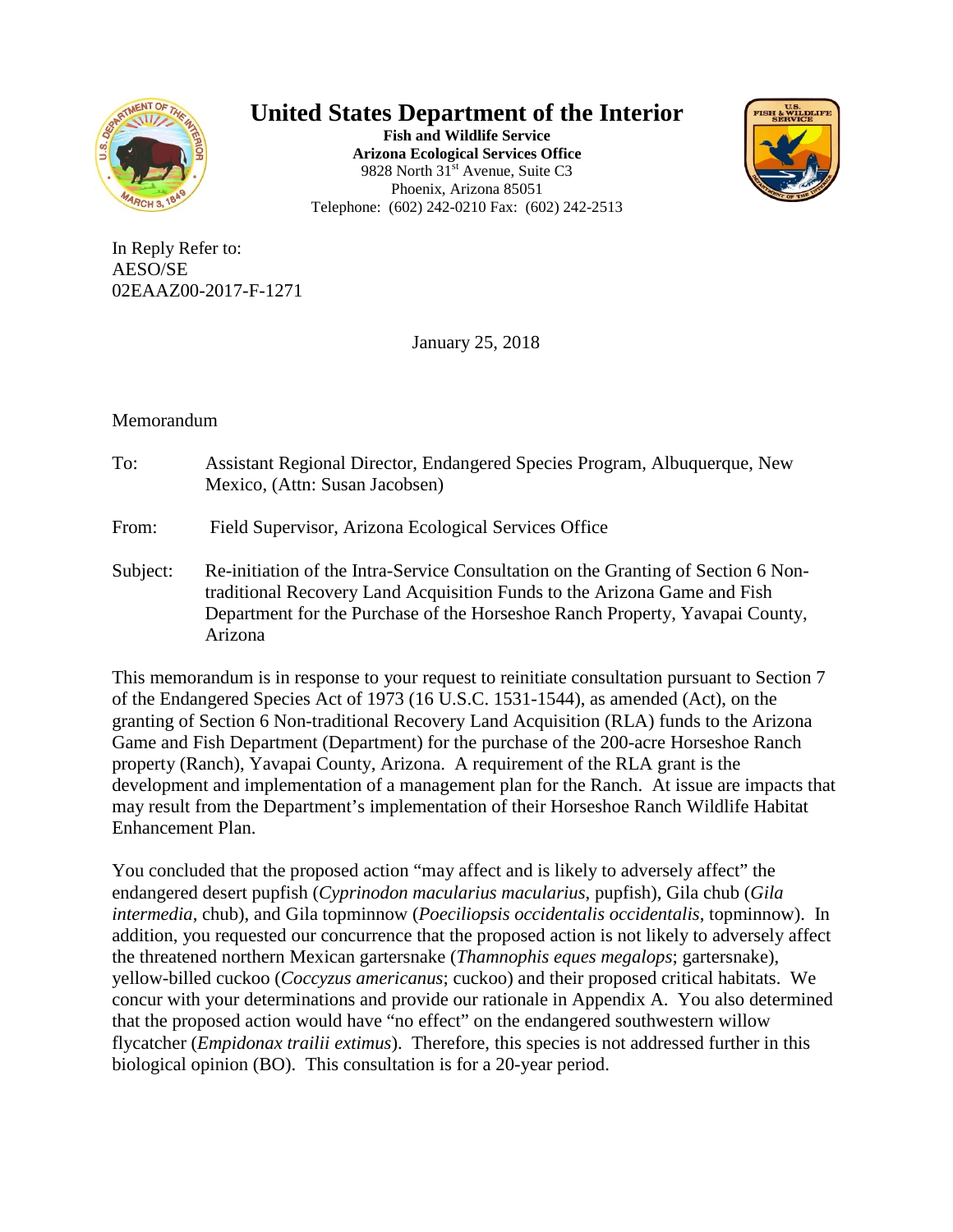This BO is based on the Horseshoe Ranch Wildlife Habitat Enhancement Plan's proposed project description (AGFD 2017), information provided by the Department's Environmental Assessment Checklists (EAC), telephone conversations, meetings between Service staff and the Department, literature, and other sources of information to support this BO. Literature cited in this BO is not a complete bibliography of all literature available on the species of concern. A complete administrative record of this consultation is on file at the Arizona Ecological Services office.

The Horseshoe Ranch Wildlife Habitat Enhancement Plan (hereafter the Plan) describes activities intended to benefit wildlife, including federally-listed and non-listed species, facilitate research that could be valuable to habitat management while allowing continued operation of the Ranch, and allows the Department to continue to participate in partnerships and research activities. It is not to be confused with the Horseshoe Ranch Property Operational Plan, which details other Ranch uses such as routine day-to-day management activities, operations and maintenance of buildings and structures, and general upkeep of the property. Actions associated with the Operational Plan are not included herein and were determined by the Department to have "no effect" on listed species or their habitats.

### BACKGROUND

The Wildlife and Sport Fish Restoration Program (WSFRP) awarded RLA funds to the Department to acquire Horseshoe Ranch in 2009. Section 6 Non-traditional RLA grants are matched by State and non-Federal entities to purchase habitat that is essential for recovery of listed species. Mandatory conditions of the funds are the habitat must be set aside in perpetuity for conservation, and the funds should contribute to implementing the goals and objectives from an approved final or draft recovery plan for at least one listed species. Acquisition of the Ranch allowed for the protection of a 0.6 mile reach of the Agua Fria River and a portion of Indian Creek, both of which run through the deeded property and contribute to the recovery of five listed species (chub, topminnow, pupfish, cuckoo, Sonoran desert tortoise (*Gopherus morafkai*), and gartersnake) with historical habitat on the property. The Department and WSFRP completed an informal consultation for the issuance of the RLA funds with WSFRP providing a concurrence of "may affect, not likely to adversely affect" to the Department.

In June 2014, the Department initiated talks with the Arizona Ecological Services Office (AESO) to develop a Safe Harbor Agreement (SHA) for the Ranch to include the chub, gartersnake, cuckoo, and southwestern willow flycatcher. The purpose of the SHA was to establish a captive to semi-captive breeding population of the gartersnake, provide a replicate population for the chub, and create an experimental cottonwood garden for climate change research while conducting otherwise legal activities on the Ranch. Additional activities, which would be proposed at a later date, would include tamarisk removal, native plant re-vegetation, and stream bank stabilization along deeded reaches of the Agua Fria River.

In September 2014, the Department enrolled the Ranch under the 2007 SHA for Topminnows and Pupfish in Arizona (AGFD 2007). The intra-Service BO on the SHA's implementation was completed in 2008 (AESO file number 22410-2003-F-0022) and addressed various other listed species that may be present on enrolled lands (see the Environmental Baseline section).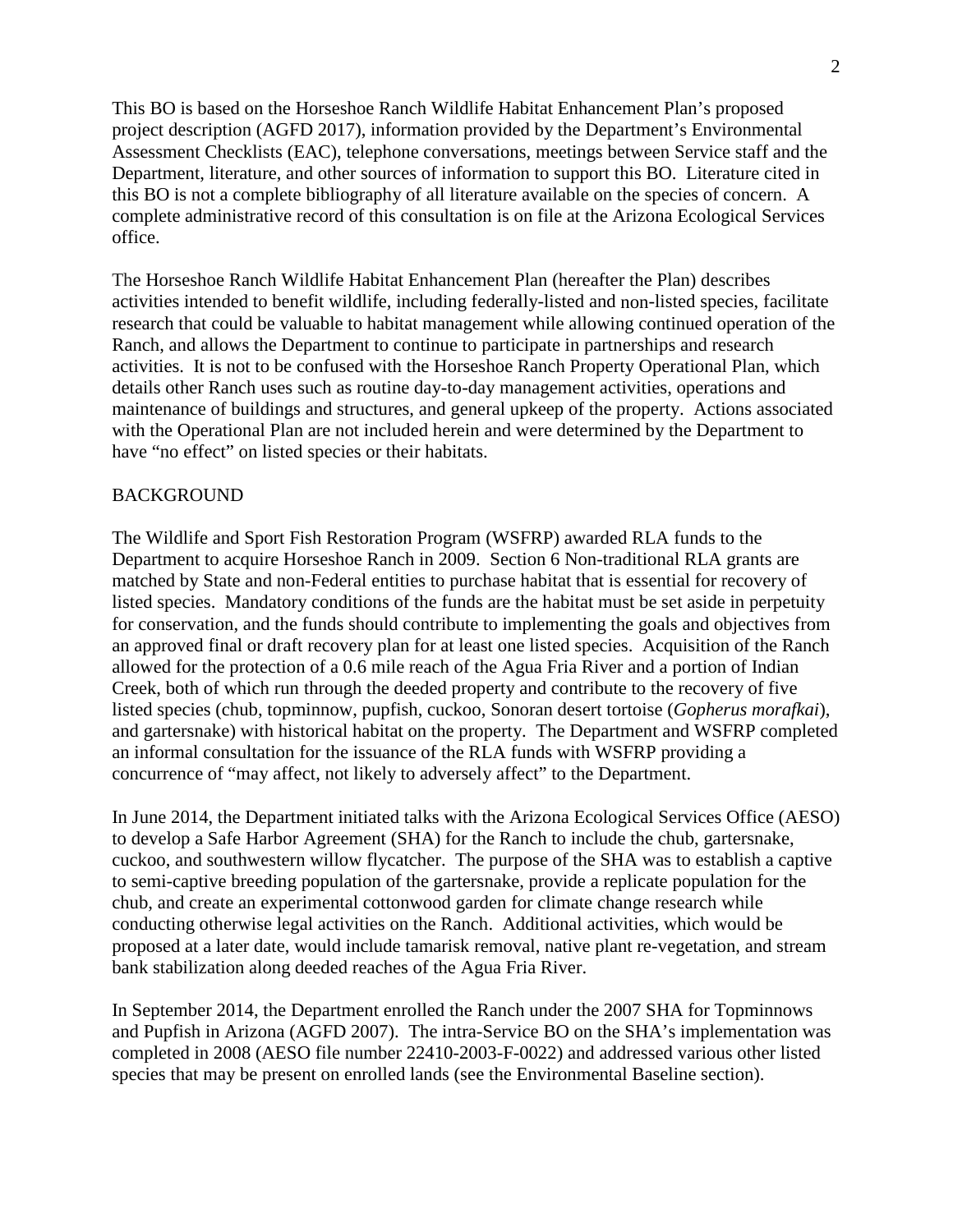From June 2014 to January 2016, the Department worked with AESO to draft several revisions of the SHA for the Ranch. Of concern was the ability to "return to baseline" any land enrolled under the SHA and potential conflicts with the requirement of the RLA grant to protect habitat in-perpetuity. The Department requested to continue with the SHA so they could receive regulatory assurances allowing them greater management flexibility. However, no policy exists within the Service that authorizes land purchased with RLA funds to be enrolled under a SHA. In July 2016, staff from the AESO, Service's Regional Endangered Species Program (Regional Office), and WSFRP met with the Department to discuss Horseshoe Ranch management and potential actions resulting in incidental take. The AESO would reinitiate consultation with WSFRP on the administration of the RLA funds to the Department. As of November 2017, the RLA grant program is administered by the Region's Ecological Services Program Office.

#### **CONSULTATION HISTORY**

- September 16, 2014: Horseshoe Ranch was enrolled under the SHA for Topminnows and Pupfish in Arizona. Desert pupfish and Gila topminnow were introduced into the Horseshoe Ranch pond in 2015 and 2016, respectively (see the Environmental Baseline section).
- October 14, 2014: Staff from AESO met with the Department to discuss development of a SHA for Horseshoe Ranch, proposed activities to be covered, and statuses of listed species to be included in the agreement.

November 6 –

- November 21, 2014: The Department and AESO discussed introducing Gila chub to the Horseshoe Ranch pond and identifying catch and release fishing as a covered action.
- February 26, 2016: The Department submitted an electronic copy of the draft SHA for Horseshoe Ranch that included Gila chub, northern Mexican gartersnake, southwestern willow flycatcher, and yellow-billed cuckoo.
- April 22, 2016: Staff from AESO and the Department worked on revisions in several iterations of the draft SHA that focused on the incidental take section and clarifying source populations used for species' introductions into the pond.

April  $29 -$ 

March 9–

- July 15, 2016: AESO, the Department, WSFRP, and the Regional Office held discussions and meetings to determine the appropriate process for consulting on the proposed management actions.
- January 4, 2017: The Department submitted a draft Horseshoe Ranch Wildlife Enhancement Plan to the Regional Office and AESO, replacing the draft SHA.
- March 16, 2017: The Department submitted a final version of the Horseshoe Ranch Wildlife Enhancement Plan to the Service.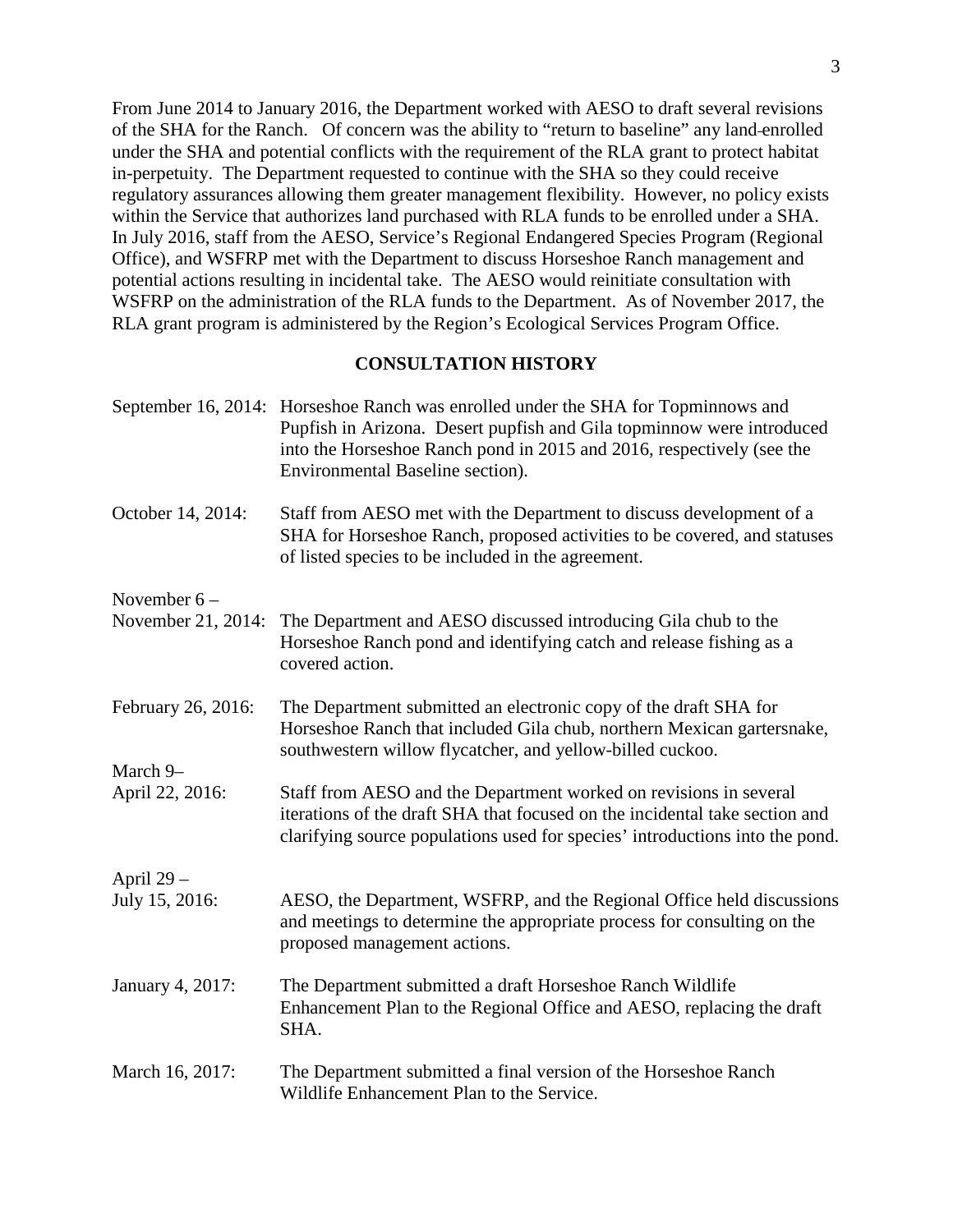| May $3-$           |                                                                                                                                                                                                                                                                                                                                                                                                              |
|--------------------|--------------------------------------------------------------------------------------------------------------------------------------------------------------------------------------------------------------------------------------------------------------------------------------------------------------------------------------------------------------------------------------------------------------|
| July 14, 2017:     | AESO, the Regional Office, and Department addressed questions on the<br>proposed action and incidental take on actions covered under the<br>Department's research and recovery permit. We also requested the<br>Department disenroll Horseshoe Ranch from the Topminnows and Pupfish<br>SHA.                                                                                                                 |
| July $18-$         |                                                                                                                                                                                                                                                                                                                                                                                                              |
| Aug. 16, 2017:     | The Department requested the Gila chub be removed from the consultation<br>because of its revised taxonomic status. AESO recommended including<br>the chub due to its legal status but removed from the consultation all<br>actions already covered under the Department's recovery and research<br>permits and those covered by other BOs; only non-recovery/land<br>management actions would be evaluated. |
| August 31, 2017:   | AESO received a revised Horseshoe Ranch Wildlife Enhancement Plan<br>from the Department.                                                                                                                                                                                                                                                                                                                    |
|                    | September 26, 2017: AESO received electronic notification by the Department of their intent to<br>disenroll Horseshoe Ranch from the Topminnows and Pupfish SHA after<br>this BO is finalized.                                                                                                                                                                                                               |
| October 20, 2017:  | The Department translocated captive-reared northern Mexican<br>gartersnakes into the Horseshoe Ranch pond.                                                                                                                                                                                                                                                                                                   |
| December 14, 2017: | We sent the draft of the final BO for your review and a courtesy copy for<br>the Department's review.                                                                                                                                                                                                                                                                                                        |
|                    | December 15, 2017: We received your comments on the draft BO.                                                                                                                                                                                                                                                                                                                                                |
| January 10, 2017:  | We received the Department's comments on the draft BO.                                                                                                                                                                                                                                                                                                                                                       |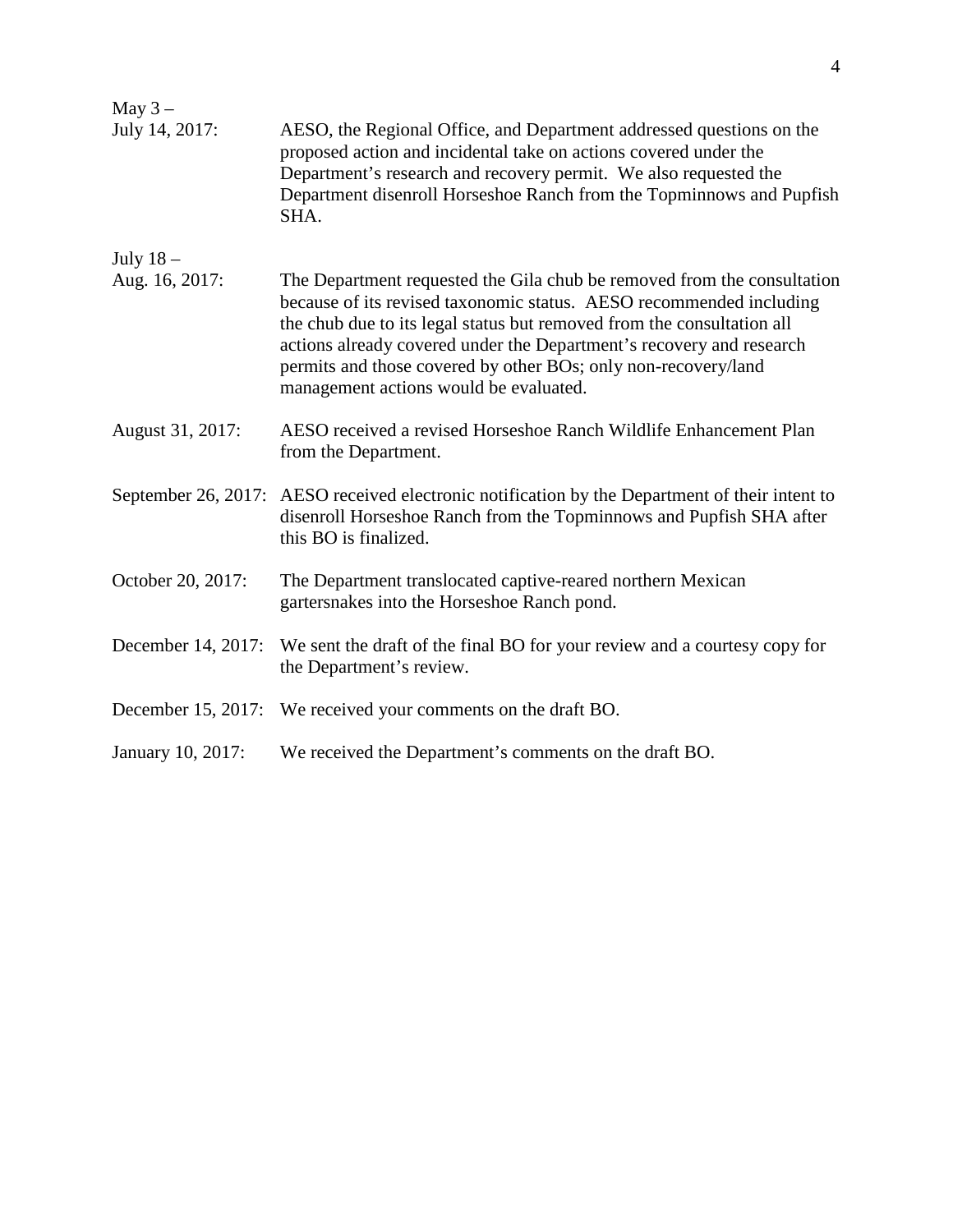# **BIOLOGICAL OPINION**

### **DESCRIPTION OF THE PROPOSED ACTION**

The proposed action is the Department's in-perpetuity wildlife enhancement improvements, and management on their 200-acre Ranch (Figure 1), consistent with the requirements of the RLA grant, as described in the Plan. The Plan describes the following:

- establishment of a replicate chub, topminnow, and pupfish population within the existing pond, establishment of a semi-captive gartersnake breeding population as a replicate population, and for all of these species to be potential sources for future re-introduction into the Agua Fria watershed;
- an experimental cottonwood garden for use in climate change and genetics research, which may be used by the yellow-billed cuckoo; and
- establishment of a native grass and forb plant community and annual upland game bird seed crops on fallow cropland to benefit upland game birds and pollinator species.

If future funding permits, the Department may seek tamarisk (*Tamarix* spp.) removal and planting of additional native riparian vegetation along portions of the Agua Fria River. The proposed management activities on the property are described in detail below.

#### *Pond Management*

As part of the in-perpetuity management of the property, the Department intends to manage the existing pond for the chub, topminnow, pupfish, and gartersnakes. Northern Mexican gartersnakes were translocated into the pond in October 2017. The ability for long-term vegetation control will be crucial to the pond's success in providing for listed species' habitat. Chemical non-native and native vegetation control may be used to manage upland terrestrial and aquatic vegetation to optimize habitat conditions for native wildlife species. Approved terrestrial herbicides for removal and control of weeds and noxious plants will be used around the upland perimeter of the pond. The preferred management methods for cattail are infrequent manual removal methods using hand pulling and/or weed whacking. Pond levels fluctuate naturally and therefore drawdowns (e.g., approximately one to two feet below the surface) may be limited if work is done during a naturally low water level. The intent is to periodically treat cattails in order to provide suitable habitat for the various listed and non-listed aquatic species and their life stages. Temporary relocation of the aquatic species would not be required for drawdowns and treatments. The treatment is short-term in duration and drawdowns would only result in temporary exposure of the emergent zone and would not compromise aquatic habitat quality.

The herbicides Triclopyr, Clopyralid, and Picloram, and additional chemicals that become available, may be used on woody upland vegetation to control mesquite (*Prosopis* spp.), catclaw (*Acacia* spp.) and *Mimosa* species. These herbicides will be applied per the label by an authorized applicator to control vegetation growing along the perimeter fence surrounding the pond. These plants are causing buried parts of the fence to be pulled to the surface and exposing holes where bullfrogs can enter. These herbicides have been approved for use on adjacent public lands for woody plant species management. Impacts to listed aquatic species will be reduced by having certified applicators administer the chemicals per the label instructions, which specifies application rates, frequency, techniques, and additional guidelines. The Department will also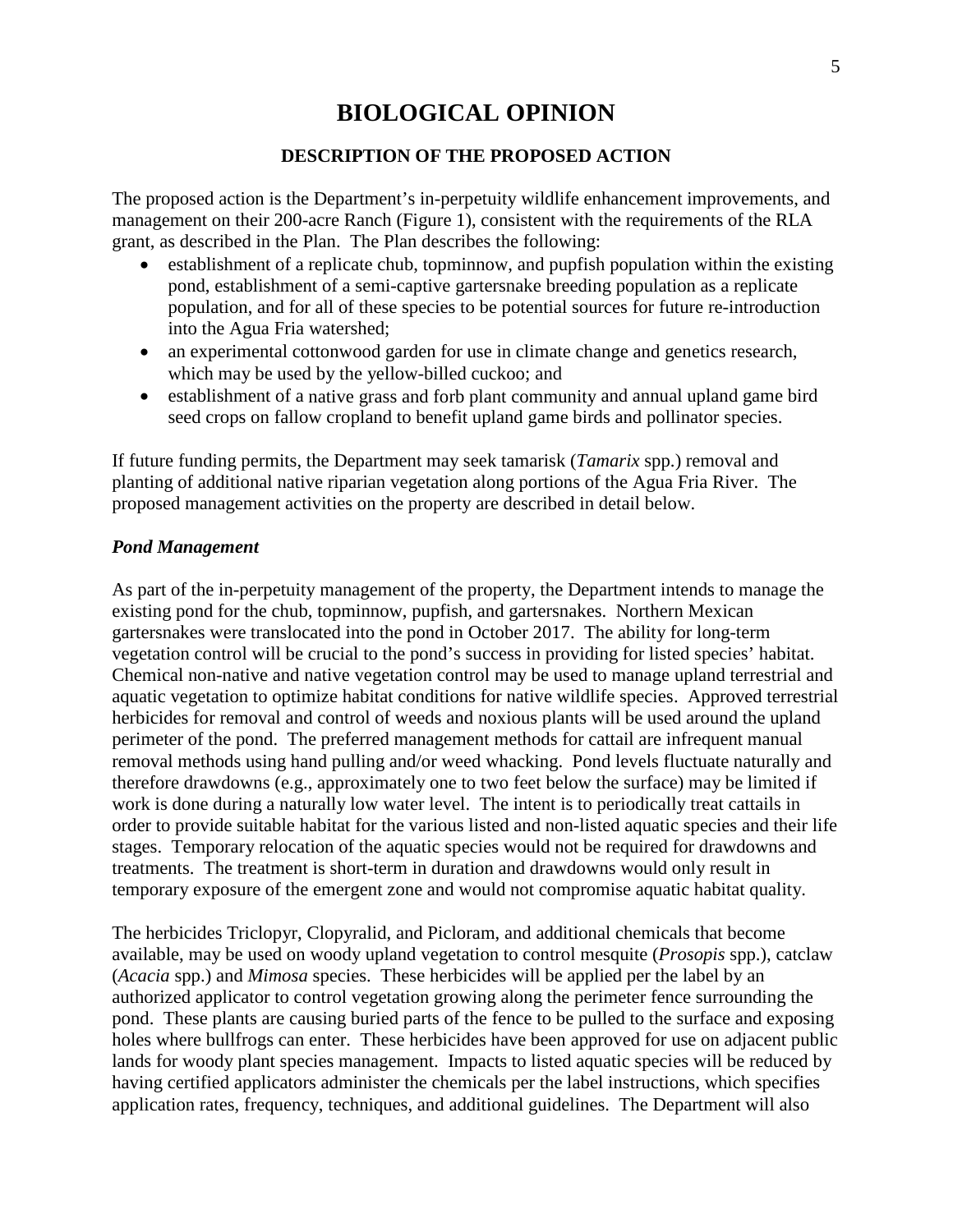follow internal guidance and consult land and resource management agencies' guidance on recommended protection measures when using these herbicides near listed aquatic species habitat.

Chemical application of Rodeo Aquatic Herbicide may be used for chemical removal of cattails. The herbicide falls within Ecotoxicity Rating Class 0 (nontoxic) to small avian species, terrestrial reptiles, terrestrial and aquatic amphibians, terrestrial and aquatic arthropods, and warm water fish (White 2007). Treatments would require backpack sprayer application to foliage of target species (cattail), and manual cut back may or may not be done prior to treatment to limit the amount of biomass for herbicide application. The chemical would be applied by certified applicators and per the chemical label. After foliar contact, it may take 30 days or more for visible above ground plant mortality and below ground stem and root deterioration.

Native vegetation has been planted and may be augmented in the future as needed to enhance habitat diversity and structure around the pond. Native aquatic vegetation such as sedges and rushes may be hand dug from the Agua Fria channel in the active floodplain on the Ranch. Vegetation may be translocated from the channel to the pond to enhance establishment of additional aquatic vegetation. Native plant seed or potted transplants may be used to enhance upland vegetation surrounding the pond.

The Department will also actively remove bullfrogs, crayfish, and any other non-native species from the pond by netting, trapping, or shooting if either species are detected. Bullfrogs were eliminated from the pond during renovations in 2012, which included adding and maintaining a perimeter fence to preclude re-colonization. A breeding population of bullfrog remains in the Agua Fria River in areas adjacent to the Ranch, and pond and routine maintenance of the pond perimeter fence is required to keep them out. Although it is part of the proposed action, removal of bullfrogs, crayfish, and other non-native aquatic species from waters occupied by listed fish species was previously analyzed in another consultation (AESO file number 22410-2011-F-0290) with a BO finalized in 2011. For this reason, non-native aquatic species removal is not evaluated in this consultation, but any effects to listed species from the maintenance of the perimeter fence are considered because it is a proposed land management action. Please refer to the Environmental Baseline for details.

# *Maintenance of Experimental Garden*

After the Ranch was acquired, the Department and researchers with Northern Arizona University (NAU) collaborated on a research and riparian restoration project funded by a National Science Foundation grant. In 2014, a 3-acre experimental garden of Freemont cottonwood trees (*Populus fremontii*) was planted on the Ranch to investigate the impacts of climate change and exotic species invasions on riparian ecosystems, as well as genetic responses to assisted migration. Approximately 4,096 cottonwood seedlings were planted on the upper terrace of the Agua Fria River channel, and irrigation infrastructure was installed. Irrigation water is provided via the existing Horseshoe Irrigation Well. Although maintenance of the experimental garden is outside the requirements of the RLA grant, it is included in this BO because the Department anticipates it could provide foraging and possibly nesting habitat to the cuckoo.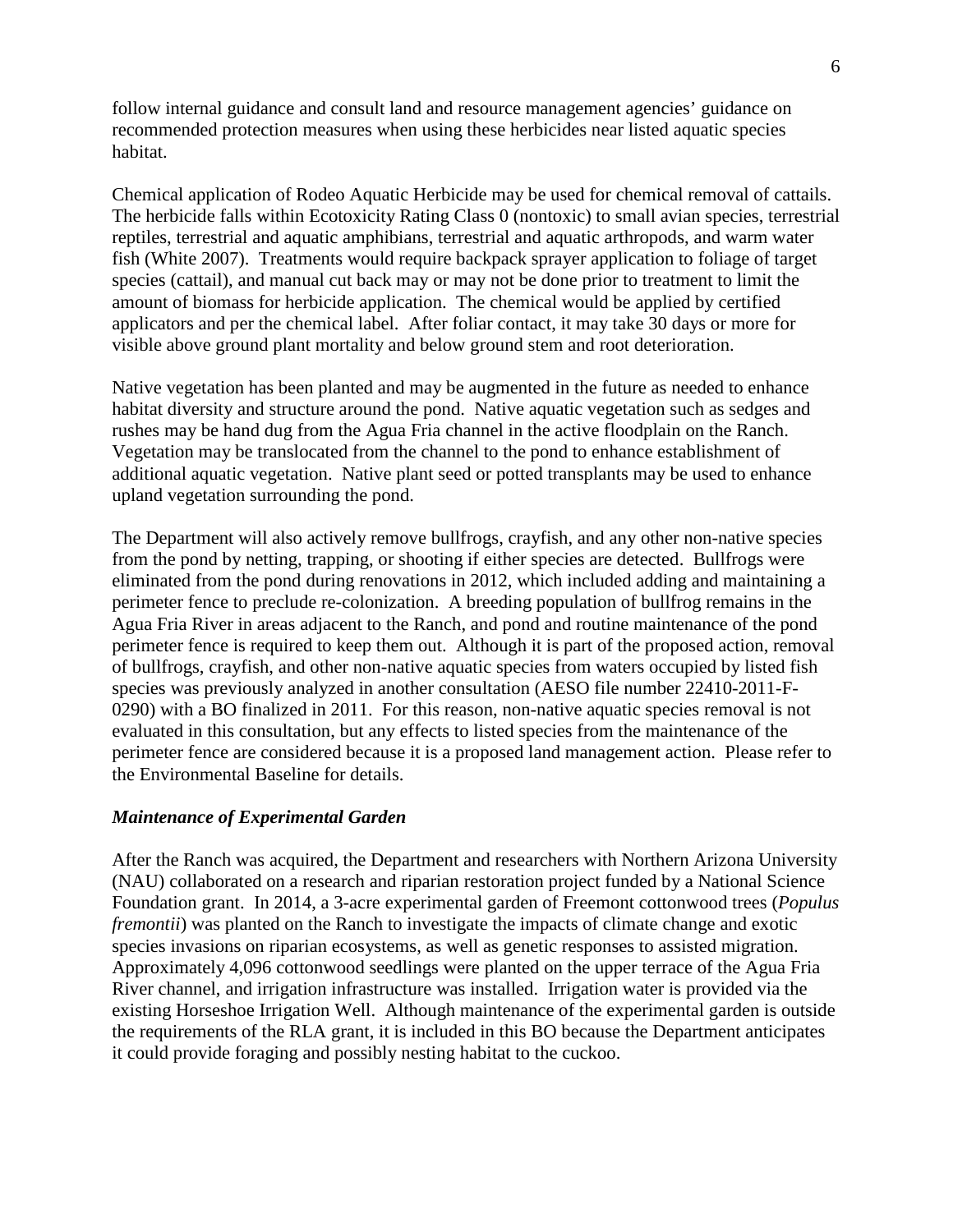Operation and maintenance of the experimental garden requires access during the spring through fall growing season (defined as April through October) to conduct the following activities: planting and removal of trees, understory weed management, fence and water infrastructure maintenance, and biological monitoring and research. All of these activities require access to the garden area by multiple researchers and maintenance staff year-round. These activities are described in more detail below.

# *a. Research and Monitoring*

- Research and monitoring activities will include: measurement of plant growth; phenology, and morphology and chemical characteristics (including tree survivorship, height/diameter, below ground root growth, budset and leaf nutrient resorption); monitoring soil properties (nutrients and carbon availability, soil moisture, and soil temperature); monitoring plant water stress through rates of gas exchange, transpiration, and water potential; monitoring weather using a portable weather station; and monitoring tree litter using a portable 2-foot (ft) x 2-ft litter trap.
- Monitoring will also include the use of pitfall traps and flight-intercept traps to estimate invertebrate diversity.
- Researchers will use an octocopter Unmanned Aerial Vehicle (UAV) or drone equipped with a hyperspectral sensor to determine if spectral differences exist among the different genotypes and to establish baseline data for phenotyping. Repeat images acquired at varying frequency will be used to estimate growth rates. One flight session (there are three flights in one session) per year will be performed during the growing season. These flights will occur during mid-day close to solar noon and under clear sky conditions. Only one UAV will be in the air at a time. UAV flights will only occur over the garden and will cover approximately one acre per each flight. Maximum flight altitude is 230 ft above ground, although the maximum altitude authorized by the Federal Aviation Administration is less than 400 ft. Each flight will last approximately nine minutes, for a total of 27 minutes of flight time each season.

# *b. Garden Maintenance*

- The garden will be watered with approximately five gallons of water per tree, three days per week during the growing season, totaling about six acre-feet of water per year.
- Drip irrigation will be used to irrigate during the summer growing season until roots reach ground water (expected in 3 to 5 years). If the tree roots do not reach the water table after five years of irrigation, the design would be re-evaluated to determine the amount and/or timing of irrigation, or if it is necessary to thin the plot.
- Competing vegetation will be cleared from the garden using a hand mower and gasolinepowered weed eater.
- Occasionally gopher traps may be used to eradicate gophers depredating seedling trees.
- Insecticide may be used to control harvester ant colonies that are harvesting seedling trees.
- Wildlife exclusion fencing around the fence will be maintained. Maintenance activities may include: fence repair, fence removal, or fence replacement to a standard barbed-wire type fence once the garden is well established and trees are mature.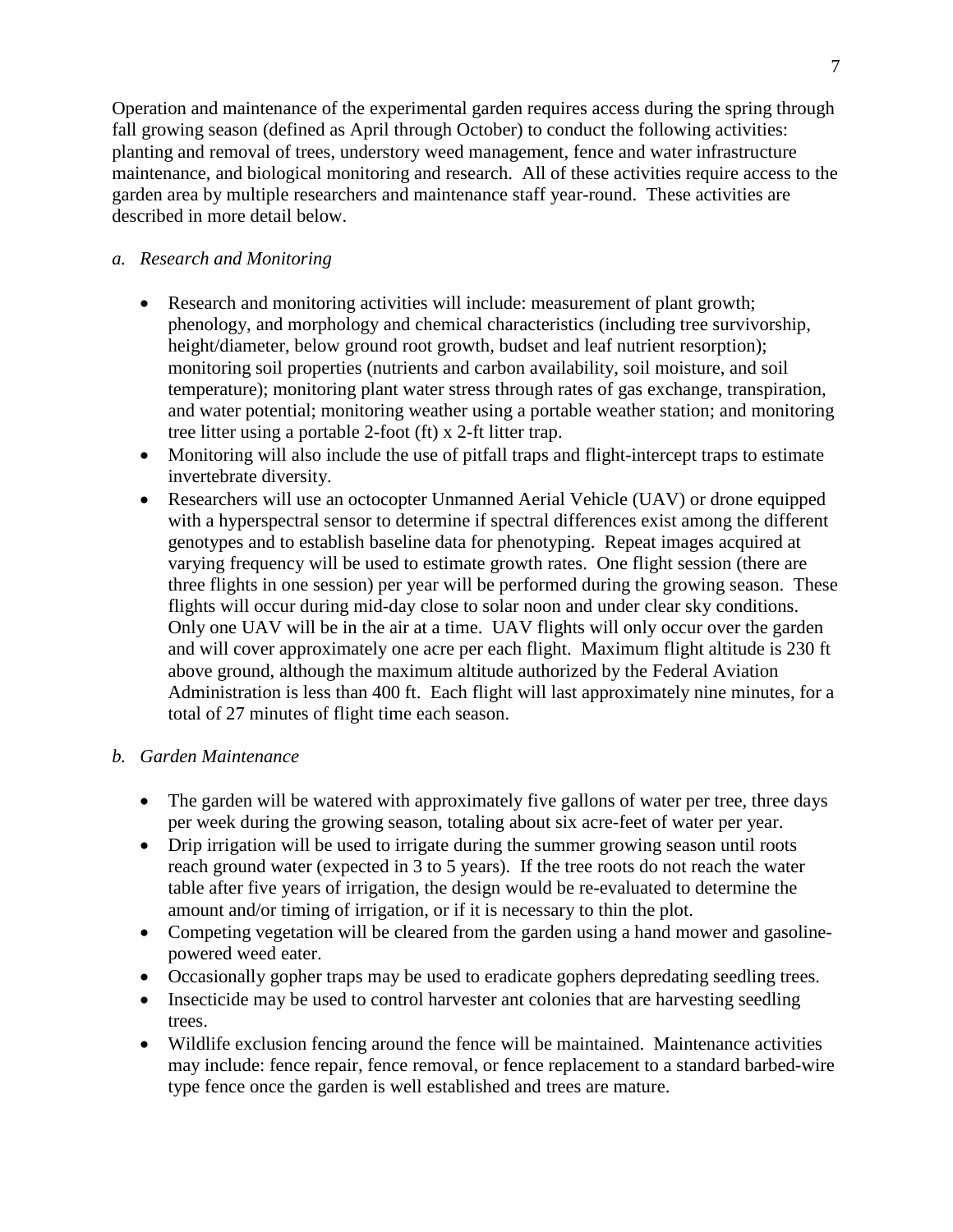- There may be a need to cut and remove dead and/or live cottonwood trees or other native species for the purpose of thinning to: improve stand health, plant other species, alter age class composition, and remove dead tree safety hazards.
- There may be a need to remove the garden in its entirety due to significant management constraints related to sustainability or a change in management direction. The garden is considered additional habitat beyond what existed when the Ranch was acquired, and its removal would not conflict with the RLA grant requirements. However, the circumstances regarding the removal of trees are uncertain and therefore are not part of the proposed action.
- The understory of the garden may be enhanced by seeding and/or potted plants or plugs of native upland grasses, forbs, or shrubs appropriate for the site and native to the surrounding landscape. Planting of one liter or larger pots will be done by drilling holes approximately 12 inches deep with a gas-powered auger operated manually, or with an auger attachment to a bobcat tractor.
- Three erosional head-cuts are located along the southern boundary of the garden. If these head-cuts present a threat to the garden, they may be filled in with rip-rap and soil, and native grasses may be planted to provide a buffer between the garden and the head-cuts and to help stabilize the soil on and around the erosion.
- Two piezometers are installed in the garden to evaluate subsurface water table levels and estimate depth to groundwater. Water levels are monitored monthly and require access to the garden.

# *Future Tamarisk Removal*

If future funding permits, the Department may consider tamarisk (*Tamarix* spp.) removal within the Agua Fria and Indian Creek drainages, native plant (i.e., cottonwood and willow) revegetation through pole and/or pot plantings, and implementation of practices to stabilize stream banks along areas with threatened infrastructure. It is anticipated that the experimental garden may be the source of cottonwood, and possibly other native plant species, stock or cuttings for these future in-channel restoration activities. To identify areas for tamarisk treatment, the Department mapped the vegetation with estimated densities of tamarisk that would be removed (Figure 2). These include: a 1-acre continuous patch occurring on a mid-channel bar in the Agua Fria River (Map area 27), removal of scattered individuals (map units 21, 22, 23, 25, 26, 27, 28) in less than 1/4 acre area, and a few sparsely scattered individual plants (map units 7 and 8) within an area less than 0.125 acre area. Map units 7 and 8 are within dense, native riparian vegetation, and removal methods have not been planned but would not involve any ground disturbance. If removal occurs in the future, it is anticipated that manual chainsaw cuts and stump treatments would be used. If and when this project (Phase II) is initiated, additional planning with specifics on methods and targets would occur with coordination with the Service to determine if reinitiation of consultation will be required.

# *Re-vegetation of Fallow Cropland*

The Department has begun to establish a native grass and forb plant community and annual upland game bird seed crops in approximately 15 acres of fallow cropland adjacent to the experimental garden. The cropland is also used occasionally to hold horses and cows for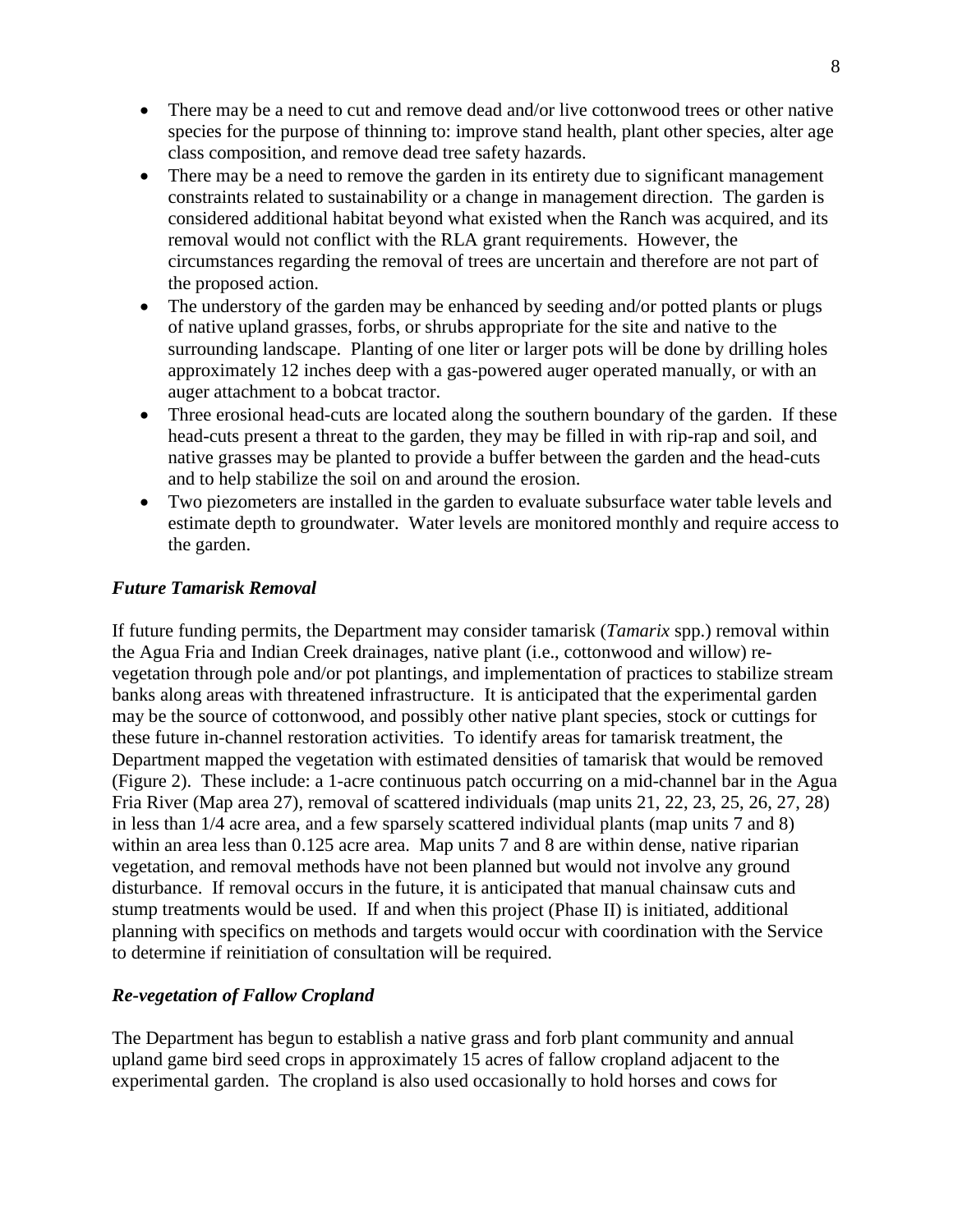shipping and pasturing and has been impacted by past plowing, vehicles, livestock grazing, and trampling.

The cropland has been planted with an interior area of cool and warm season annual grain seed crops such as oats, barley, wheat, triticale and cereal rye, or forage type sorghums. Annual grain crops will be sterile so that they cannot colonize the surrounding landscape. In addition, a 50 to 75-ft buffer of native grasses, forbs, and pollinator plants will surround the annual grain seed crop. Plant species important to native pollinators will be established. The cropland will be planted in phases according to funding.

Farming and livestock management activities will be conducted within the cropland. Typically activities such as tilling and planting would be conducted for a short period in fall, winter, and spring. To improve soil condition and reduce weeds, an annual cover crop may be planted before establishing the native plant buffer and annual grain seed crops. To help with the establishment of the annual grain seed crops and native plant buffer, an existing above ground center pivot irrigation system is used. The irrigation system would be a portable system of pipes and sprinklers and would use water from the existing Horseshoe Irrigation Well. Farming practices will use mechanized tractors and planting implements, as well as motorized utility terrain vehicles (UTV), all-terrain vehicles (ATV), and trucks and trailers throughout the cropland areas as needed. However, it is anticipated that mechanized activities of any type would be of limited duration (approximately 1 hour per planting period) due to the small size of the cropland.

Two farming practices will be used to manage the cropland as described below. Both options would include continued use by livestock and occasional vehicle access to repair fencing or conduct farming activities. The two methods include:

- a. *No-till Drill (<6 in depth of ground disturbance):* the cropland will be planted with a no-till seed drill. The drill has variable widths (would use a 10 to 12-ft wide drill) and is pulled by a tractor; an additional row of discs cuts through compact ground like a knife up to 3 to 4 in (using round rolling knife blades). A second row of angled, round disc blades opens the soil like a grain drill; a seed is dropped into the slice and then packer wheels roll over and close the slice around the seed.
- b. *Traditional 3-step process of till, landplane, grain drill and irrigation (up to 18 in depth of ground disturbance):* the cropland is tilled using a tractor to pull a 12-ft wide disc with rotating round individual disc blades that till up to a depth of 12 in; the front row cuts the ground and throws dirt to the left and the back row throws dirt to the right to roll the soil over the cut. After discing, a landplane pulled by a tractor smooths the surface of uneven valleys/berms in preparation for seeding and more efficient planting and germination. Planting uses a grain drill approximately 12 ft wide with one disc blade that opens soil at an adjustable depth for the seed mix (up to 3 in; most likely  $\lt\frac{1}{2}$  in for native grasses) and then uses a chain to cover the seed by dragging over the ground and moving the soil over the top of the seed.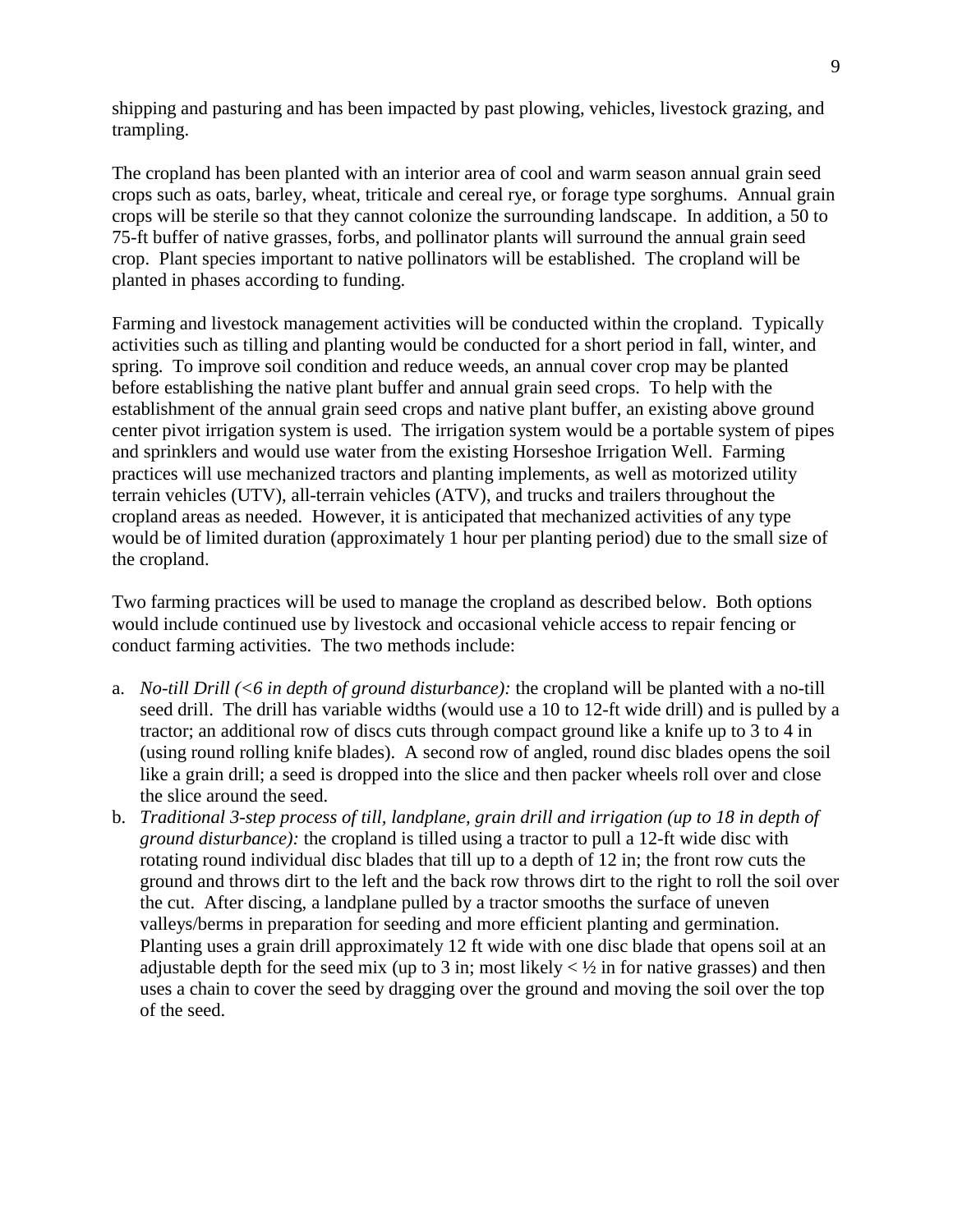#### *Action Area*

According to 50 CFR § 402.02 pursuant to section 7 of the Act, the "action area" means all areas to be affected directly or indirectly by the Federal action and not merely the immediate area involved in the action. For purposes of this consultation, we define the action area as the 200 acre deeded Ranch which was purchased using WSFRP RLA funds and will be managed in perpetuity by the Department. Subsequent analyses of the environmental baseline, effects of the action, and levels of incidental take are based upon the action area as determined by the Service.

#### **STATUS OF THE SPECIES**

### *Gila Chub*

The Gila chub was listed as endangered with critical habitat in 2005 (USFWS 2005, 67 FR 51948). Primary threats to Gila chub, such as predation by and competition with non-native organisms, and secondary threats identified as habitat alteration, destruction, and fragmentation are all factors identified in the final rule that contribute to the consideration that the Gila chub is endangered or likely to become extinct throughout all or a significant portion of its range.

Gila chub was formerly considered a separate taxonomic entity but is now recognized, along with headwater chub and roundtail chub, as a single taxonomic species – the roundtail chub (*Gila robusta*) (82 FR 16981). We intend to reevaluate the status of the Gila chub, which is currently listed as endangered with critical habitat (67 FR 51948). However, until that evaluation is completed and potential proposed and final rules to delist the Gila chub are published, its legal status remains as an endangered species with designated critical habitat. Our effects analysis in this BO reflects this current status. Moreover, because we have not completed a range-wide status assessment of *Gila robusta*, we briefly provide below general life history and habitat information about the entity formerly known as *Gila intermedia*.

#### *Background*

Gila chub is a highly secretive species, remaining near cover including undercut banks, terrestrial vegetation, boulders, root wads, fallen logs, and thick overhanging or aquatic vegetation in deeper waters, especially pools (Rinne and Minckley 1991; Nelson 1993, Weedman et al. 1996). Recurrent flooding and a natural hydrograph are important in maintaining Gila chub habitats and in helping the species maintain a competitive edge over invading nonnative aquatic species (Propst et al. 1986, Minckley and Meffe 1987). They can survive in larger stream habitats, such as the San Carlos River, and artificial habitats, like the Buckeye Canal (Minckley 1985, Rinne and Minckley 1991, Stout et al. 1970, Rinne 1976), and they interact with spring and smallstream fishes regularly (Meffe 1985).

Gila chub generally spawn in late spring and summer; however, in some habitats, it may extend from late winter through early autumn (Minckley 1973). Schultz and Bonar (2006) data from Bonita and Cienega creeks suggested that multiple spawning attempts per year per individual were likely, with a major spawn in late February to early March followed by a secondary spawn in autumn after monsoon rains. Bestgen (1985) concluded that temperature was the most significant environmental factor triggering spawning.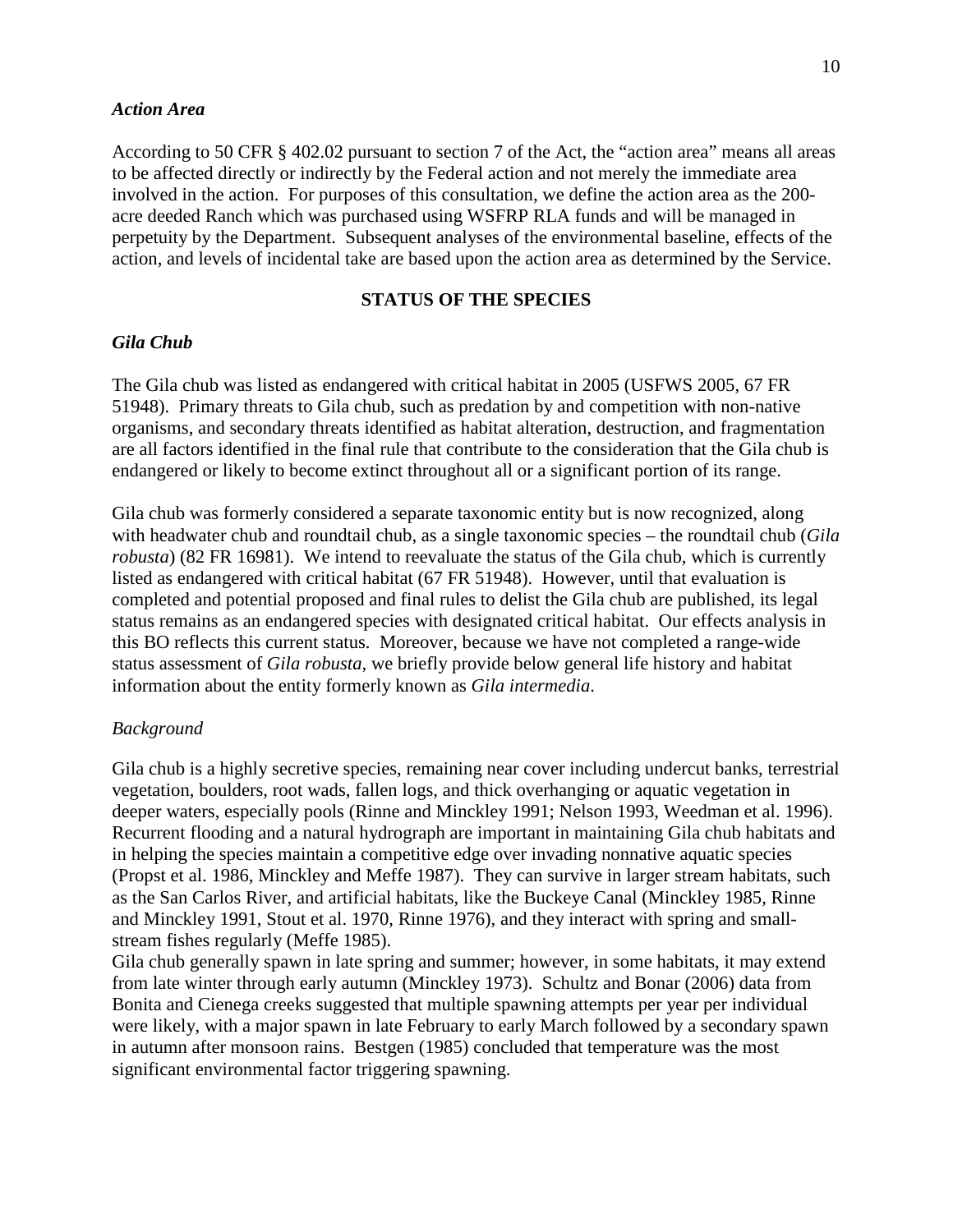Young Gila chub are active throughout the day and feed on small invertebrates as well as aquatic vegetation (especially filamentous algae) and organic debris (Bestgen 1985, Griffith and Tiersch 1989, Rinne and Minckley 1991). Adult Gila chub are crepuscular feeders, consuming a variety of terrestrial and aquatic invertebrates, and fishes (Griffith and Tiersch 1989, Rinne and Minckley 1991). Benthic feeding may also occur, as suggested by presence of small gravel particles.

Gila chub evolved in a fish community with low species diversity and where few predators existed, and as a result developed few or no mechanisms to deal with predation (Carlson and Muth 1989). This species is known to be associated with speckled dace (*Rhinichthys osculus*), longfin dace, desert sucker (*Catostomus clarki*), Sonora sucker (*Catostomus insignis*), Gila topminnow, desert pupfish, and Monkey Spring pupfish (*Cyprinodon arcuatus*). Prior to the widespread introduction of nonnative fishes, Gila chub was probably the most predatory fish within the habitats it occupied. In the presence of the non-native green sunfish (*Lepomis cyanellus*) in lower Sabino Creek, Arizona, Gila chub failed to recruit young (Dudley and Matter 2000). Direct predation by green sunfish on young Gila chub was the acknowledged cause of this observation. Adult Gila chub are crepuscular feeders, consuming a variety of terrestrial and aquatic invertebrates, and fishes (Bestgen 1985, Griffith and Tiersch 1989, Minckley and Rinne 1991).

#### *Status and Distribution*

The Gila chub is considered a habitat generalist (Schultz and Bonar 2006), and commonly inhabits pools in smaller streams, cienegas, and artificial impoundments throughout its range in the Gila River basin at elevations between 2,000 to 5,500 ft (Miller 1946, Minckley 1973, Rinne 1975, Weedman et al*.* 1996).

Historically, the Gila chub was recorded from nearly 50 rivers, streams and spring-fed tributaries throughout the Gila River basin in southwestern New Mexico, central and southeastern Arizona, and northern Sonora, Mexico (Miller and Lowe 1967, Minckley 1973). The Gila chub now occupies an estimated 10 to 15 percent of its historical range, and is limited to about 25 small, isolated, and fragmented populations throughout the Gila River basin in Arizona and New Mexico (Weedman et al. 1996, USFWS 2015).

The Agua Fria subbasin is the system furthest downstream in the Gila River basin that currently supports or is historically known to have supported Gila chub. This subbasin sustains or recently sustained four remnant Gila chub populations. The Agua Fria River mainstem was historically occupied, but that population is now considered extirpated. The four extant populations are Indian Creek, Little Sycamore Creek, Silver Creek (with replicates Larry and Lousy Canyon), and Sycamore Creek. In 1996, all remnant populations were considered threatened by Weedman et al. (1996), and two of the four were considered unstable.

In 2005, the Silver, Sycamore, Little Sycamore and Indian creek populations were impacted by the Cave Creek Complex Fire. Since then, stream habitat continues to deteriorate from sediment filling in the pools. In Silver Creek, the upper reach on Forest Service managed land is inundated by sediment and no longer maintains any surface flows to support any fish species (USDA 2016, USDI 2016 and 2017). This area includes the designated critical habitat portion of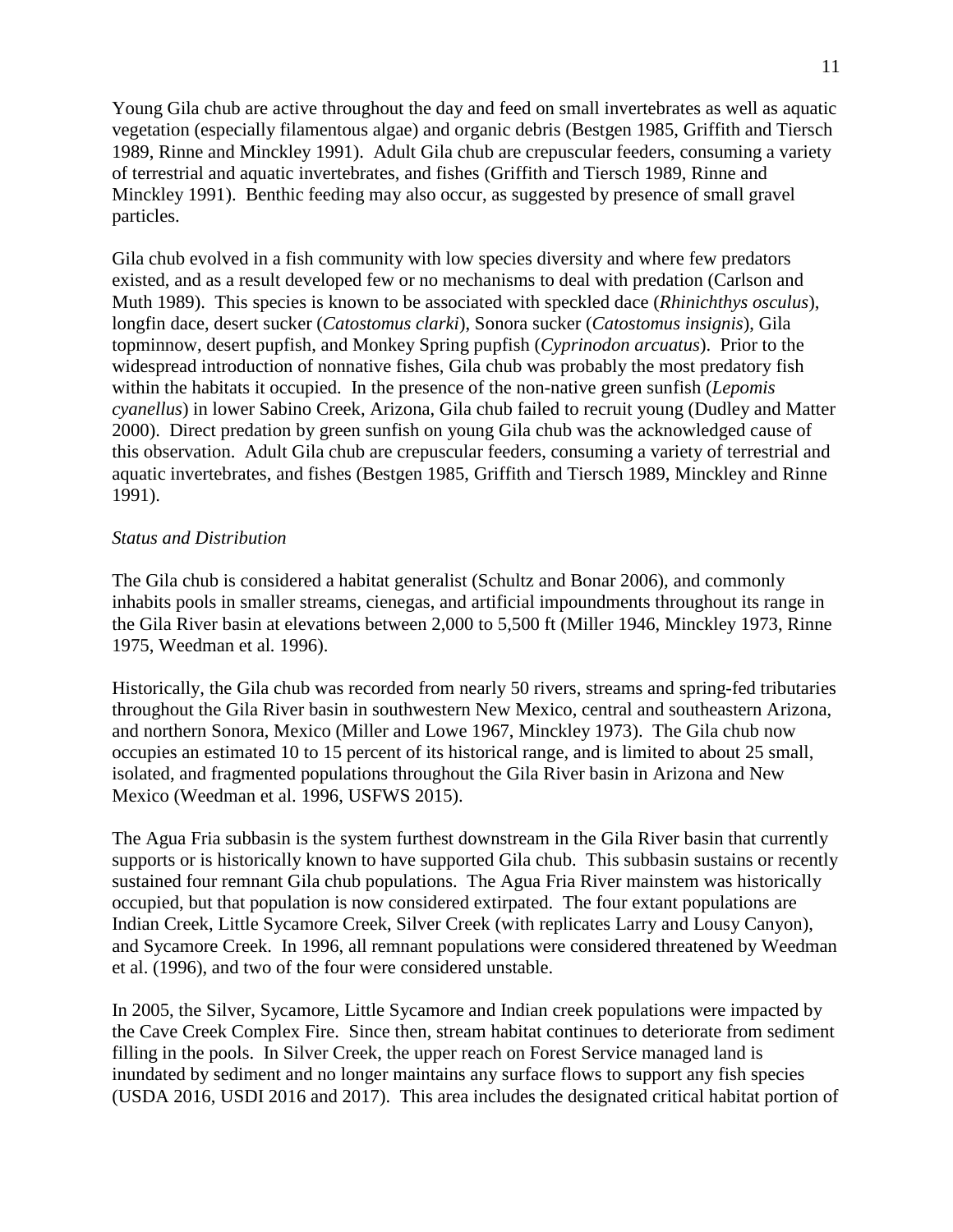the creek. Below the critical habitat boundary, on Bureau of Land Management (BLM) land, Gila chub have been identified in low numbers where stretches of pool habitat remain; however, in 2017, no Gila chub were captured (USDI 2016 and 2017). The aquatic habitat in Sycamore Creek is limited to three main pool areas separated by dry reaches. These areas continue to support Gila chub in low numbers (USDA 2017). The Gila chub population in Little Sycamore Creek inhabits two short perennial reaches totaling only about 1 km in length. The Indian Creek population was not detected until 1995, and in 2005 a portion of the population was salvaged as a precaution following the Cave Creek Fire Complex and later successfully returned. In 2016, Gila chub were collected from Indian Creek and transported to a refuge pond at the Phoenix Zoo's Conservation Center. The replicated populations in Lousy and Larry canyons are doing well, and there are no threats from non-native fishes.

#### *Critical Habitat*

Critical habitat for the Gila chub is designated for about 160.3 miles (mi) of stream reaches in Arizona and New Mexico that includes cienegas, headwaters, spring-fed streams, perennial streams, and spring-fed ponds. Critical habitat includes the area of bankfull width plus 300 ft on either side of the banks (67 FR 51948). The bankfull width is the width of the stream or river at bankfull discharge (i.e., the flow at which water begins to leave the channel and move into the floodplain) (Rosgen 1996). Designated critical habitat is organized into seven areas or river units (67 FR 51948). Critical habitat has not been designated within the action area of this consultation.

#### *Gila Topminnow*

The Gila topminnow was listed as endangered in 1967 without critical habitat (32 FR 4001). Only Gila topminnow populations in the United States, and not in Mexico, are presently listed under-the Act. The reasons for decline of this fish include past dewatering of rivers, springs and marshlands, impoundment, channelization, diversion, regulation of flow, land management practices that promote erosion and arroyo formation, and the introduction of predacious and competing non-native fishes (Miller 1961, Minckley 1985). Life history information can be found in the 1984 Recovery Plan (USFWS 1984), the Draft Gila topminnow Revised Recovery Plan (Weedman 1999), and references cited in the plans; this information is incorporated herein by reference.

Gila topminnows are highly vulnerable to adverse effects from non-native aquatic species (Johnson and Hubbs 1989). Predation and competition from non-native fishes have been major factors in their decline and continue to be the major threats to the remaining populations (Meffe et al. 1983, Brooks 1986, Stefferud and Stefferud 1994, Minckley and Marsh 2009). The native fish fauna of the Gila basin and of the Colorado basin, overall, was naturally depauperate and contained few fish that were predatory on or competitive with Gila topminnow (Carlson and Muth 1989). In the riverine backwater and side-channel habitats that formed the bulk of Gila topminnow natural habitat, predation and competition from other fishes was essentially absent. Thus Gila topminnow did not evolve mechanisms for protection against predation or competition and is predator- and competitor-naive. Due to the introduction of many predatory and competitive non-native fish, frogs, crayfish, and other species, Gila topminnow could no longer survive in many of their former habitats, or the small pieces of those habitats that had not been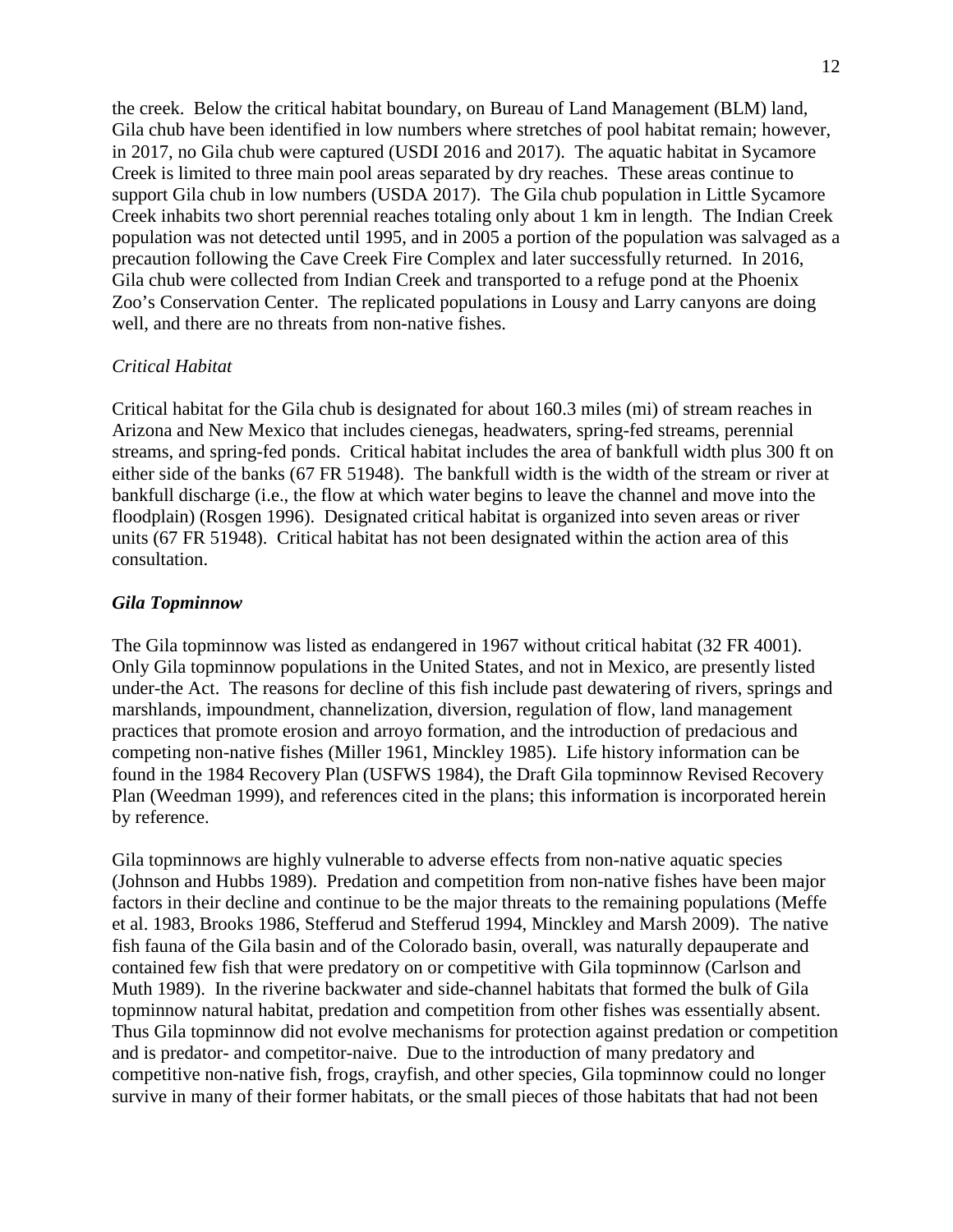lost to human alteration. Both large (Bestgen and Propst 1989) and small (Meffe et al. 1983) non-native fish cause problems for Gila topminnow, as can non-native crayfish (Fernandez and Rosen 1996) and bullfrogs.

### *Desert Pupfish*

The desert pupfish was listed as an endangered species with critical habitat in 1986 (51 FR 10842). Historical collections occurred in Baja California and Sonora, Mexico and in California and Arizona. Historical distribution of desert pupfish in Arizona included the Gila, San Pedro, and Salt rivers, and likely the Agua Fria, Hassayampa, and Verde rivers, although collections are lacking for the latter three. The desert pupfish was also found in the Lower Colorado River, Salton Sink basin, and Laguna Salada basin in Mexico (Eigenmann and Eigenmann 1888, Garman 1895, Gilbert and Scofield 1898, Evermann 1916, Miller 1943, Minckley 1980, Black 1980, Turner 1983, Miller and Fuiman 1987). Additional life history information can be found in the recovery plan (USFWS 1993) and other references cited there.

One or more threats imperil most natural and transplanted desert pupfish populations. Since the 19th century, desert pupfish habitat has been steadily destroyed by stream bank erosion, the construction of water impoundments that dewatered downstream habitat, excessive groundwater pumping, the application of pesticides to nearby agricultural areas, and the introduction of nonindigenous fish species. Non-native bullfrogs may also prove problematic in the management of desert pupfish. The bullfrog is an opportunistic omnivore with a diet throughout its range that includes fish (Cohen and Howard 1958, Clarkson and deVos 1986). There is also a concern that introduced tamarisk (*Tamarix* spp.) next to pupfish habitat may cause a lack of water at critical times (Bolster 1990). The remaining populations continue to face these threats, and the Salton Sea area populations, in particular, are severely threatened.

### *Critical Habitat*

Critical habitat was designated for the desert pupfish at Quitobaquito Spring, Organ Pipe Cactus National Monument, Pima County, Arizona; and along portions of San Felipe Creek, Carrizo Wash, and Fish Creek Wash, Imperial County, California (51 FR 10842). These areas provide the PCEs necessary to maintain pupfish, including adequate food and cover, and are at least partially isolated from predatory and competing exotic fishes. Critical habitat has not been designated within the action area for this consultation.

### *Climate Change*

Drought is a natural occurrence that influences water quality and availability, and increases susceptibility to wildfire, flooding, and interactions with non-native fishes. Model projections for the southwestern North America show a sustained warmer and drier climate that began in the late  $20<sup>th</sup>$  and early  $21<sup>st</sup>$  centuries that is expected to consistently become drier (Seager et al. 2007), with water supplies projected to increasingly become more limited (USGCRP 2009). These warmer and drier trends are expected to increase water temperatures and alter streamflow patterns (Rahel and Olden 2008).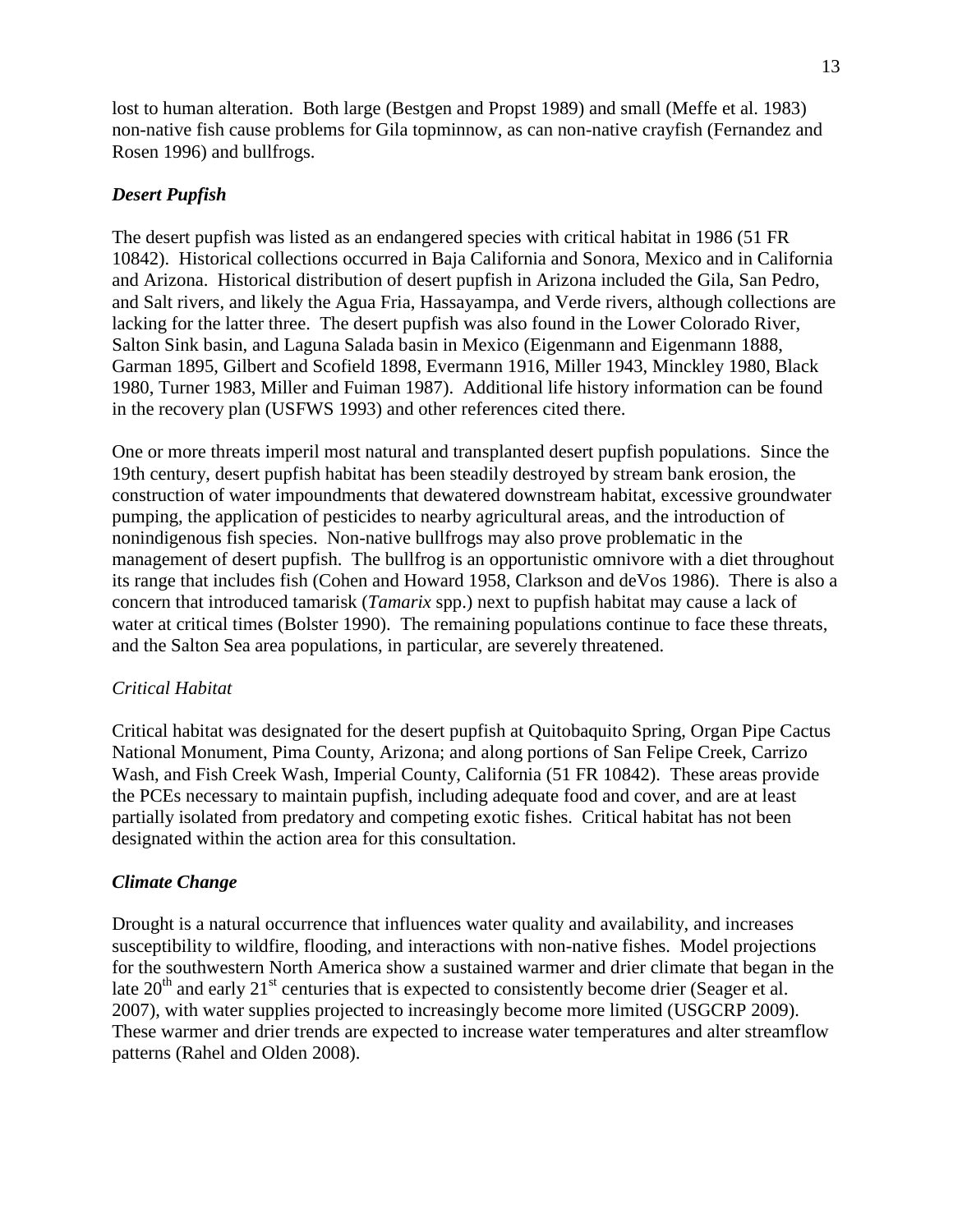We anticipate that Gila chub, Gila topminnow, and desert pupfish populations will be negatively affected by climate change occurring into the future based on the projected decrease availability of water within streams and springs from lower precipitation trends and drought (USFWS 2008 and 2014). Increased and prolonged drought associated with changing climatic patterns is likely to reduce water availability and impact riparian vegetation, thereby reducing suitable aquatic/riparian habitat for these species. Although there is potential for adverse effects from climate change, we lack sufficient certainty to accurately predict how climate change will ultimately affect Gila chub, Gila topminnow, and desert pupfish populations range-wide.

### **ENVIRONMENTAL BASELINE**

Regulations implementing the Act (50 CFR § 402.02) define the environmental baseline as the past and present impacts of all Federal, State, or private actions and other human activities in the action area. Also included in the environmental baseline are the anticipated impacts of all proposed Federal projects in the action area that have undergone section 7 consultation and the impacts of State and private actions which are contemporaneous with the consultation in progress.

Horseshoe Ranch is an in-holding within the Agua Fria National Monument in central Arizona, about 50 miles north of Phoenix in Yavapai County, Arizona. The property is an active ranch that serves as a destination for meetings and public events. It is used by Department personnel and other outside visitors for large and small scale events. The Ranch serves as base property for the Copper Creek Allotment on the Tonto National Forest and the Horseshoe Allotment administered by BLM. The Department separately acquired the management rights to the Horseshoe Allotment, and the Copper Creek Allotment was waived back to the Forest Service under a Memorandum of Understanding.

Both developed and undeveloped areas occur on the Ranch. Developed areas include fallow cropland, livestock facilities and various housing and ranch building structures. Undeveloped upland habitat on the Ranch is predominantly Arizona Uplands Sonoran Desert scrub/Semidesert grassland transition. The property includes a 0.6-mi reach of the Agua Fria River and a 0.2-mi reach of Indian Creek, a tributary to the Agua Fria River. Flows on the Agua Fria are seasonal, and the Indian Creek flows are ephemeral. Habitats along the river corridors include both Interior Riparian Deciduous Woodland and more xeric Sonoran Riparian Scrubland.

The existing pond is approximately 0.5 acre in size with an estimated capacity of 2.4 acre-feet that is supplied from the Horseshoe Irrigation Well. It was designed to have various depths, shoreline areas with and without vegetation and spawning substrate, and to provide habitat for native fish, frogs, and gartersnakes. After acquiring the Ranch, the Department began renovating the pond in 2012. As of 2017, completed renovations include draining and lining the pond; excavating heavy sediment; eliminating bullfrogs; adding and maintaining a fence to preclude bullfrogs; renovating the well; planting native plants and seeds; removing non-native vegetation; constructing a wintering hibernaculum for snakes; and installing an above-ground irrigation line for upland vegetation management.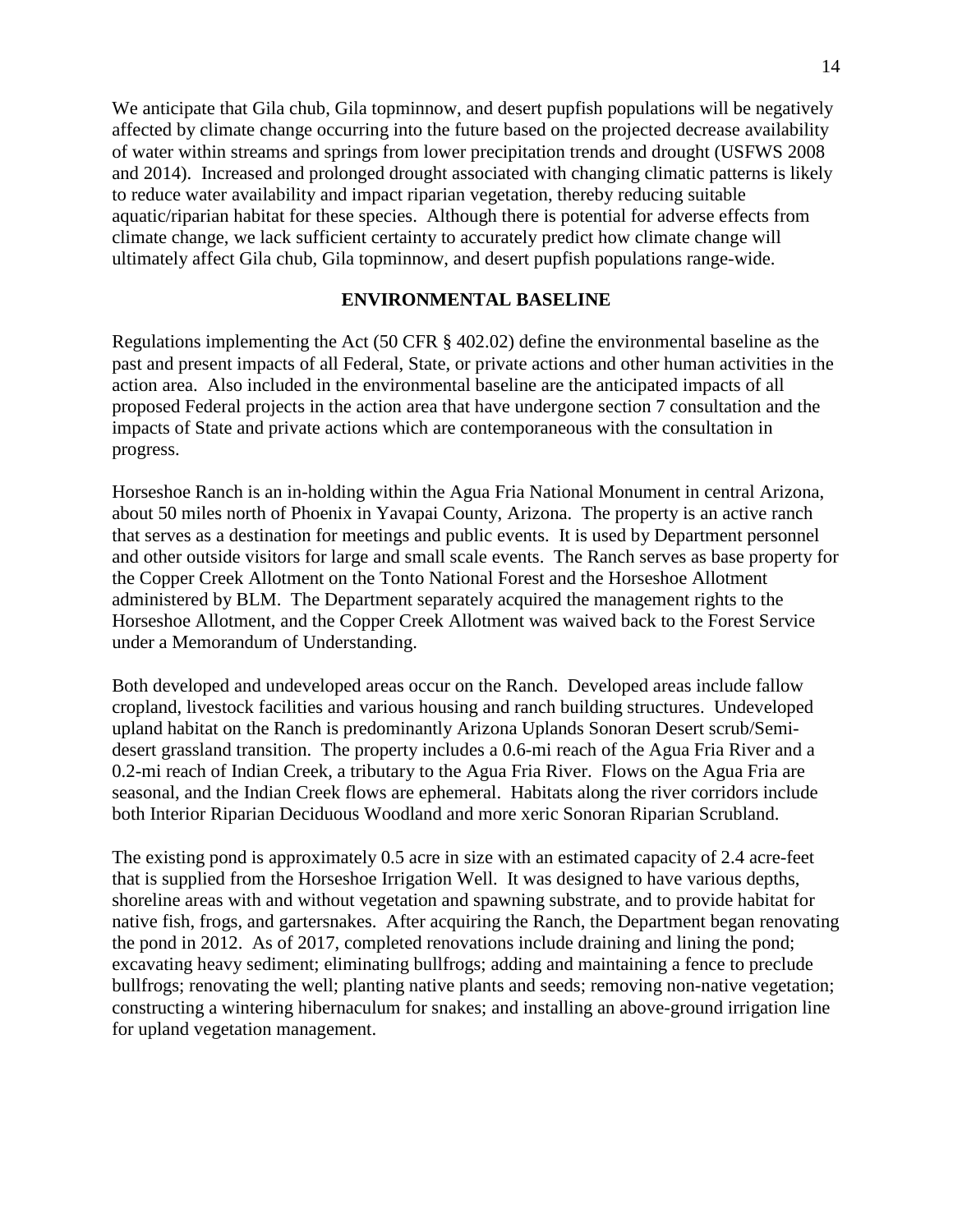#### *SHA for Topminnows and Pupfish in Arizona*

In 2007, we entered into a programmatic SHA with the Department for the Gila and Yaqui topminnow (*Poeciliopsis sonoriensis*), and desert and Quitobaquito pupfish (*Cyprinodon macularius eremus*) over a 50-year period (AGFD 2007). Enrolled non-Federal landowners are able to conduct any legal activity while allowing the Department to establish topminnow and/or pupfish on their property, and in return landowners receive regulatory assurances to alter or modify their property in the future back to its original baseline condition.

The associated intra-Service biological and conference opinion (BCO, 22410-2003-F-0022) on the SHA and issuance of the Enhancement of Survival Permit  $(10(a)(1)(A))$  was finalized in 2008. It addressed the potential effects of implementing the agreement on the topminnow and pupfish species as well as eleven other species that may already be present on enrolled properties including the chub with designated critical habitat, and the cuckoo, a candidate species at that time. Our analysis addressed the reestablishment of the topminnow and pupfish and other actions undertaken by the Department to manage enrolled sites that could negatively impact the species resulting in take. These covered activities included: aquatic site maintenance, actions to remove non-native aquatic species, vegetation management, any normal day-to-day land use and management activity, and returning the site to baseline conditions. We provided incidental take statements for all species including the cuckoo once it became listed, in which any project would be reviewed at that time to determine if take had occurred.

During this consultation, we identified conflicts with incidental take statements provided to topminnow/pupfish under the SHA and the chub under the SHA's BCO. For instance, the same actions identified in the SHA that may result in take are also proposed in the Plan. However, there are minor differences in how actions would be implemented in the Plan versus the SHA and how they could potentially affect listed species. Under the SHA, the level of take anticipated for the topminnow and pupfish is the loss of all individuals including the "return to baseline" conditions. Under the SHA's BCO, incidental take for the chub was quantified as up to 100 Gila chub, their eggs and young that could be taken annually, which would be difficult to track once they are introduced into the Ranch's pond. Additionally, the SHA's return to baseline conflicts with the requirements of the RLA grant. Due to the difficulty this posed, we requested the Department disenroll the property from the SHA once this BO is finalized and the Department agreed. Any incidental take issued to topminnow, pupfish, and chub from actions on the Ranch will be covered under this BO.

### *Actions Covered under Previous Consultations*

Several of the proposed management actions for the Ranch were funded and informally evaluated by WSFRP or analyzed in another BO. For WSFRP funded projects, the Department's Environmental Assessment Checklist (e.g. M12-02282231) is provided below for tracking purposes if or when they seek future Federal funds. It also helps to clearly identify Federal actions from non-federal actions. Any action that was previously evaluated in another BO with an incidental take statement provided to the chub, topminnow, pupfish, or gartersnake are treated herein as baseline information.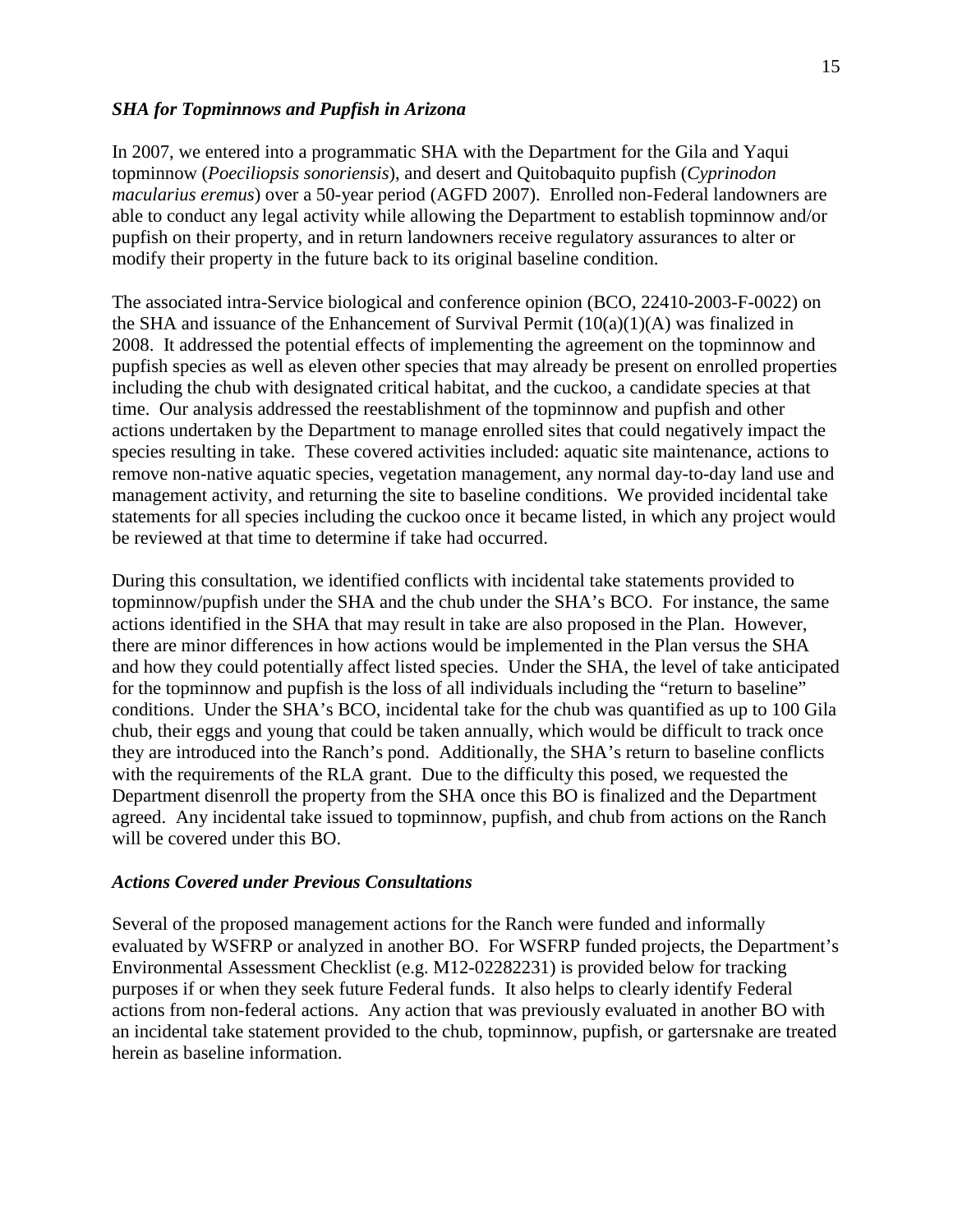- Arizona Game and Fish Department Operation and Maintenance Statewide Programmatic Environmental Assessment Checklist (MI0-08025232): WSFRP awarded the Department a Comprehensive Management System grant (AZ FW-100-P-18; July 1, 2010 - June 30, 2015) for the operations and maintenance of Arizona Game and Fish Commission-owned properties, fish hatcheries, wildlife management areas, shooting ranges, wildlife water developments, and other private, State, and Federal lands. WSFRP evaluated these actions and any effects that may result from implementation on 57 listed, 1 proposed, and 20 candidate species in Arizona and concurred with the Department's "may affect, not likely to adversely affect" finding. These funds supported mechanical and chemical control/removal of weeds and noxious plants around the pond and in the experimental garden; and planting of native plants/seed in the cropland.
- Horseshoe Ranch Pond Renovation and Maintenance, and Native Aquatic Species Stocking and Management (M12-02282231): WSFRP evaluated this project and provided grant funds (for the permit cycle April 17, 2012 – April 17, 2017) to the Department in 2012. Besides the pond renovations that were completed from 2012 to 2017, the project included stocking of lowland leopard frogs (*Rana*/*Lithobates yavapaiensis*), longfin dace (*Agosia chrysogaster*), chub, topminnow, pupfish, and gartersnakes; species monitoring; and population augmentations as needed. WSFRP and the Department completed informal consultation with WSFRP concurring with a "may affect not likely to adversely affect" finding for the chub, topminnow, and pupfish based on the creation of viable habitat for the species; and a "no jeopardy" finding on the gartersnake and cuckoo (the gartersnake and cuckoo were candidate species at that time). The stocking of topminnow and pupfish occurred after the Ranch was enrolled under the statewide SHA for topminnows and pupfish in 2014. These funds supported the pond renovations, stocking of listed and non-listed species into the pond, bullfrog removal efforts, augmentations, and operations and maintenance of the pond.
- Biological and Conference Opinion for Federal Funding of Aquatic Inventory, Survey, and Monitoring Activities, and Conservation Activities for Aquatic Species (22410-2011-F-0290; M12-01193810): The Plan proposes to remove bullfrogs, crayfish, and any other nonnative species through netting, trapping, or shooting if either species is detected in the pond. However, impacts to listed species that may result from federally funding a suite of activities related to aquatic species management by the Department, including the opportunistic capture and removal of non-native species, was analyzed under the 2011 BCO (22410-2011- F-0290). We issued a non-jeopardy opinion to WSFRP for the chub, topminnow, and pupfish, and provided a concurrence for the cuckoo. The gartersnake, a candidate species then, was included in the consultation and effects to the species from the proposed action were documented. The BCO will expire in 2021 and we assume the Department will reinitiate consultation to continue implementing actions regarding aquatic species management and have coverage for effects to any affected listed species. Therefore, the Plan's proposed removal of bullfrogs and crayfish and any effects that action may cause to listed species is not addressed in this consultation.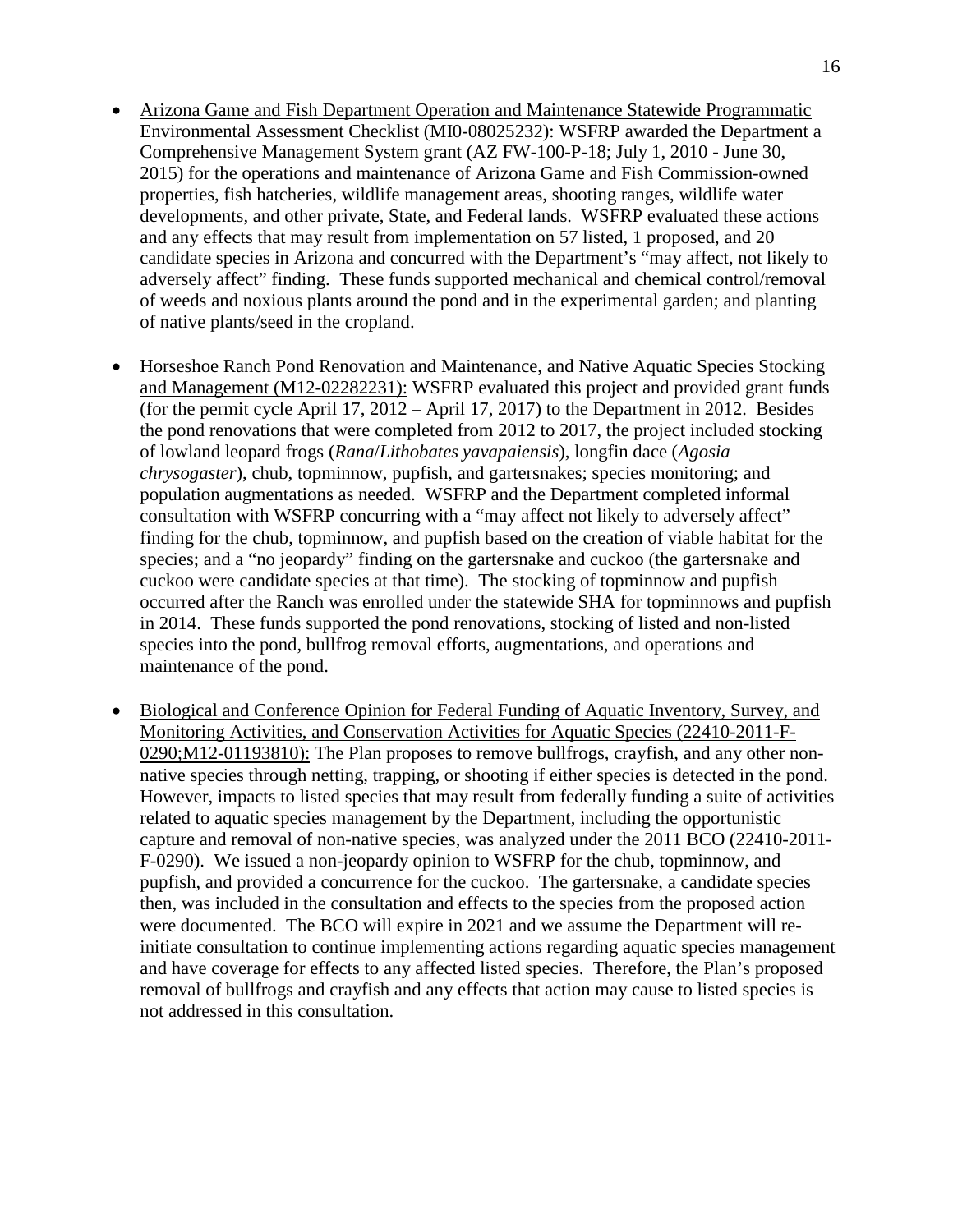#### *Actions Covered under the Department's Section (10)(a)(1)(A) permit and Section 6 Authority*

The collection, translocation, and release of the chub, topminnow, pupfish, and gartersnake from source populations to the pond are conservation actions that contribute to the recovery of the species. Even though translocations, augmentations, and releases are proposed management actions in the Plan, these actions are not evaluated as part of the proposed action in this BO. These actions will be conducted by the Department in a manner that is consistent with the terms and conditions of their section 10(a)(1)(A) Enhancement of Survival permit (TE821577-5, 2015), and their section 6 agreement authority under the Act. Any take that may occur during capture, handling, transport, and release of listed species is covered under the permit and in the incidental take statement in the associated BO for the issuance of the permit for the endangered fishes. No incidental take coverage is needed for the Department to collect, handle, transport, release, etc. the gartersnake as long as the Department's action is consistent with their section 6 authority under the Act.

Part of the proposed action is augmenting the pond's populations of chub, topminnow and pupfish, as needed, and maintaining replicate populations of these species, consistent with recovery objectives in the Draft Gila Chub Recovery Plan (USFWS 2015), Draft Revised Gila topminnow Recovery Plan (Weedman 1998), and the Desert Pupfish Recovery Plan (USFWS 1993). The Department will collect fish and gartersnakes from different locations, transport them to the Ranch, and release them into the pond. The complete description of augmentation and translocation methods is found in the Plan (AGFD 2017). Any injury or mortality that may occur to listed species from these actions are covered under their Section  $10(a)(1)(A)$  permit and section 6 authority (i.e., this consultation only considers take that may occur from habitat management actions proposed on the Ranch). Establishing and maintaining replicate populations of these species will help ensure their survival in the event of a catastrophic loss of remnant populations. In addition, the replicate populations of chub, topminnow, and pupfish could serve as source populations for future reintroductions of these species into areas outside of the Ranch.

#### **Status of the Species in the Action Area**

#### *Gila Chub*

Gila chub do not currently occur within the action area, but there are two nearby populations to the Ranch. The first population is located about three miles upstream of the Ranch within Indian Creek. Establishing the chub in the pond would provide secure habitat and a replicate population that enables individuals to be translocated back into Indian Creek in the future. Indian Creek, a tributary to the Agua Fria River is estimated to have fewer than 500 adults and is considered to be one of the smaller remaining chub populations (USFWS 2015). The second nearby chub population is in Silver Creek, a downstream tributary to the Agua Fria River. That population is about one mile from the Ranch, but does not have a direct water connection. Most of the Agua Fria River and Indian Creek within the Ranch is normally dry. No designated critical habitat for the Gila chub occurs within the action area.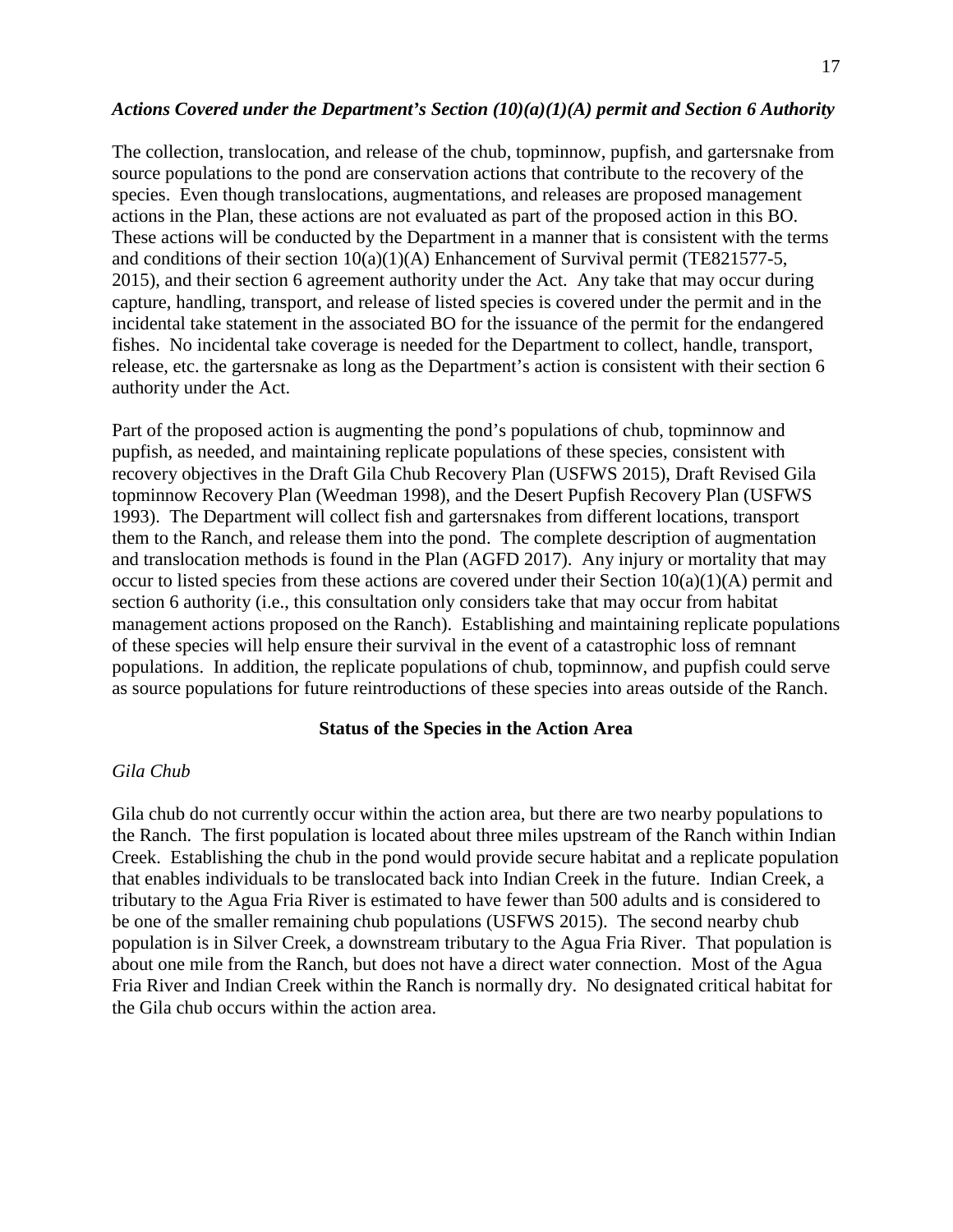#### *Gila Topminnow*

As part of Department's 2007 *SHA for Topminnnows and Pupfish in Arizona,* 247 Gila topminnow were released into the existing pond in 2016. Reproduction was documented during surveys conducted later in the year. As of September 2017, 367 topminnows were documented in the pond (Lashway 2017, pers. comm.).

#### *Desert Pupfish*

As part of Department's 2007 *Safe Harbor Agreement for Topminnnows and Pupfish in Arizona,*  approximately 422 pupfish were released into the existing pond in 2015. Reproduction was documented during surveys conducted later in 2015. As of September 2017, 126 pupfish were documented in the pond (Lashway 2017, pers. comm.). No designated critical habitat for the pupfish occurs within the action area

### **EFFECTS OF THE ACTION**

The proposed action of the original consultation was the granting of RLA funds to the Department for the purchase of the Ranch. All effects to the chub, topminnow, and pupfish that may occur as a result of proposed management and monitoring by the Department, pursuant to the Plan, are indirect effects of granting the RLA funds and are discussed below.

#### *Gila Chub, Gila Topminnow, and Desert Pupfish*

The overall effects of the proposed action are anticipated to be beneficial to the chub, topminnow, and pupfish by securing and maintaining suitable habitat for these species in perpetuity. Since acquiring the Ranch in 2011, using the RLA funds, the Department has renovated an existing stock pond on the property to remove sediment, lined the pond, removed bullfrogs, added a perimeter fence to preclude re-colonization by bullfrogs, renovated a well, planted native plant, and removed non-native vegetation. Implementation of these actions created viable habitat for these species. Pursuant to the RLA grant conditions and the Plan, the Department will fund and implement in-perpetuity management of the renovated stock pond consistent with the conservation needs of the chub, topminnow, and pupfish.

The proposed pond management activities are designed to maintain aquatic habitat for listed fish, but in implementing the activities we expect adverse effects will occur to the species. On rare occasions in the event of a severe non-native species invasion, the pond may be drained using a pump. Although efforts will be made to minimize impacts to the chub, topminnow, and pupfish (i.e., salvage individuals before pond drying), individuals can be killed or injured during drying events. Because the pond will be monitored frequently to maintain the fencing around the pond and remove any bullfrogs/crayfish observed, it is anticipated that pond drying would rarely be required. No effects to the fish species are anticipated from actions to repair or maintain the pond's perimeter fence.

We anticipate that mortality of Gila chub, topminnow, and pupfish will occur from interspecies predation because of their availability as a food source for the northern Mexican gartersnake. Gila chub and the gartersnake are known to prey on native fish species and will likely feed on the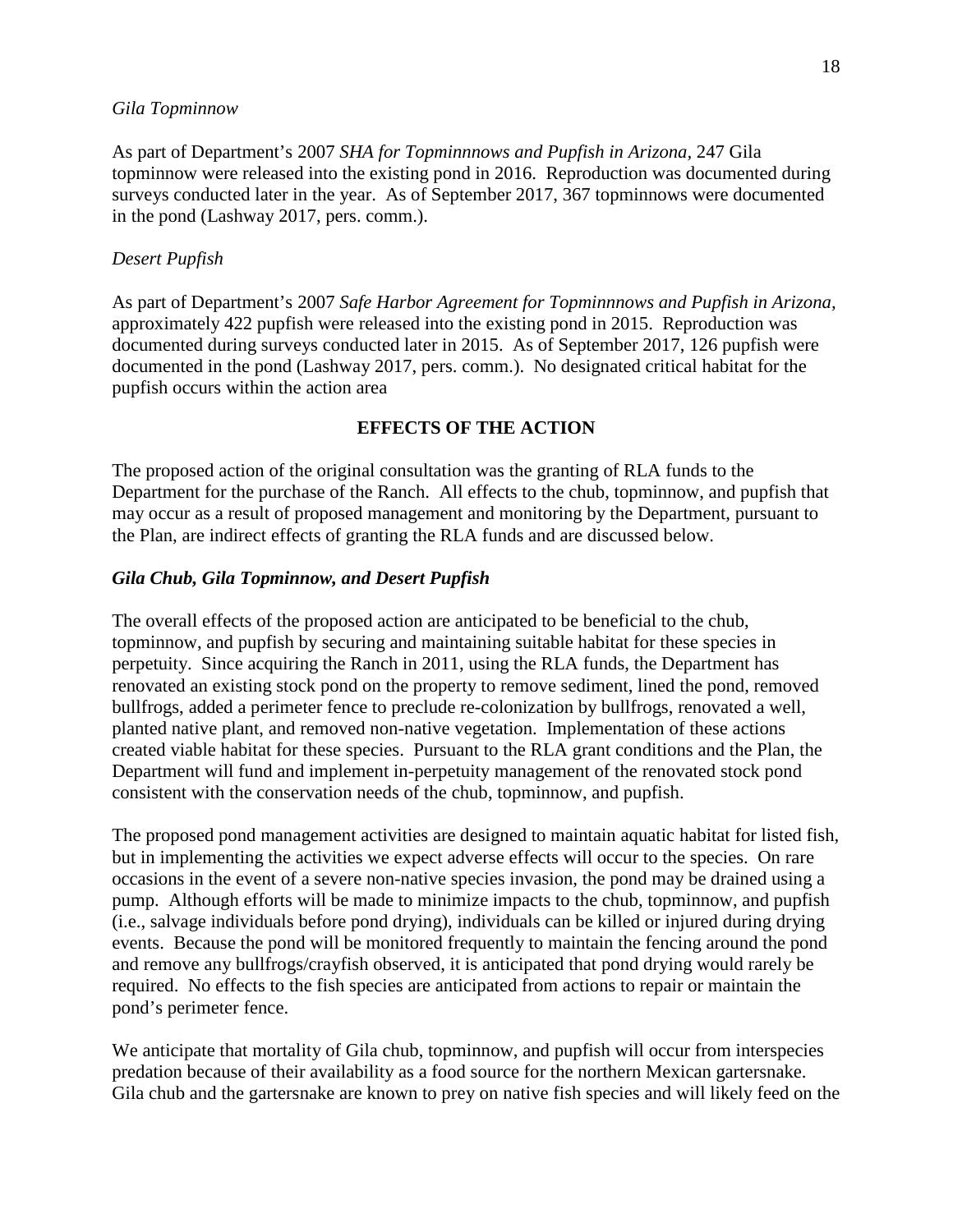eggs, young, and adult topminnow and/or pupfish; and gartersnakes prey on individual chub. Gila chub, northern Mexican gartersnakes, topminnow and pupfish have historically coexisted in the wild, and we anticipate that these impacts would replicate the natural, historic predator/ prey relationship between these species. While predation may result in the loss of individual chub, topminnows and pupfish, these species have a high reproductive output (USFWS 1993, 1998, and 2015), and lost individuals would likely be replaced quickly. Additionally, the Department will conduct annual surveys to determine continued presence/absence of these species for at least three years following the first introduction. Additional surveys will also be conducted as needed to determine the success or failure of the establishment of the chub. If populations of fish species are declining, annual augmentations of chub, topminnow, and pupfish are proposed to occur to ensure that no fish species are entirely lost in the pond as a result of predation.

Adverse effects to topminnow, pupfish, and chub may occur from herbicide use for vegetation control. Picloram is known to have low to moderate toxicity to aquatics and may result in adverse effects to topminnow, pupfish, and chub. Injury or death may occur as a result of sublethal effects such as endocrine disruptions or abnormal behavioral changes, or indirectly through the loss of the fishes' prey species (White 2007). Triclopyr and Clopyralid may be toxic to some aquatics species depending on the formulation. These terrestrial herbicides are not intended to be used in aquatic environments and therefore any potential drift or runoff into the pond may adversely affect chub, topminnow, and pupfish. Impacts to listed fish species will be reduced by having certified applicators administer the chemicals per the label instructions, which specifies application rates, frequency, techniques, and additional guidelines. The Department will also follow internal guidance and consult land and resource management agencies' guidance on recommended protection measures when using these herbicides near listed aquatic species habitat.

Separate from applying the herbicides Picloram, Triclpyr, and Clorpyralid for terrestrial vegetation control, Rodeo Aquatic Herbicide may be used for cattail removal. Rodeo Aquatic Herbicide is not known to be toxic to cold and warm water fishes. Therefore, we do not expect the use of Rodeo Aquatic Herbicide for cattail removal will have any adverse effects to topminnow, pupfish, and chub.

### *Effects on Recovery*

The *Gila Chub Draft Recovery Plan* (Service 2015), *Draft Revised Gila Topminnow Recovery Plan* (Weedman 1998), and the *Desert Pupfish Recovery Plan* (Service 1993) identify threatbased criteria to recover the chub, topminnow, and pupfish. The proposed action will contribute to meeting recovery goals and criteria of these species by: 1) establishing and securing replicate populations of the species; 2) managing the property to protect the replicate populations; and 3) monitoring the status of the species on the property to ensure populations are stable and persist. Thus, implementation of the proposed action will not appreciably reduce the likelihood of recovery of the species in the wild.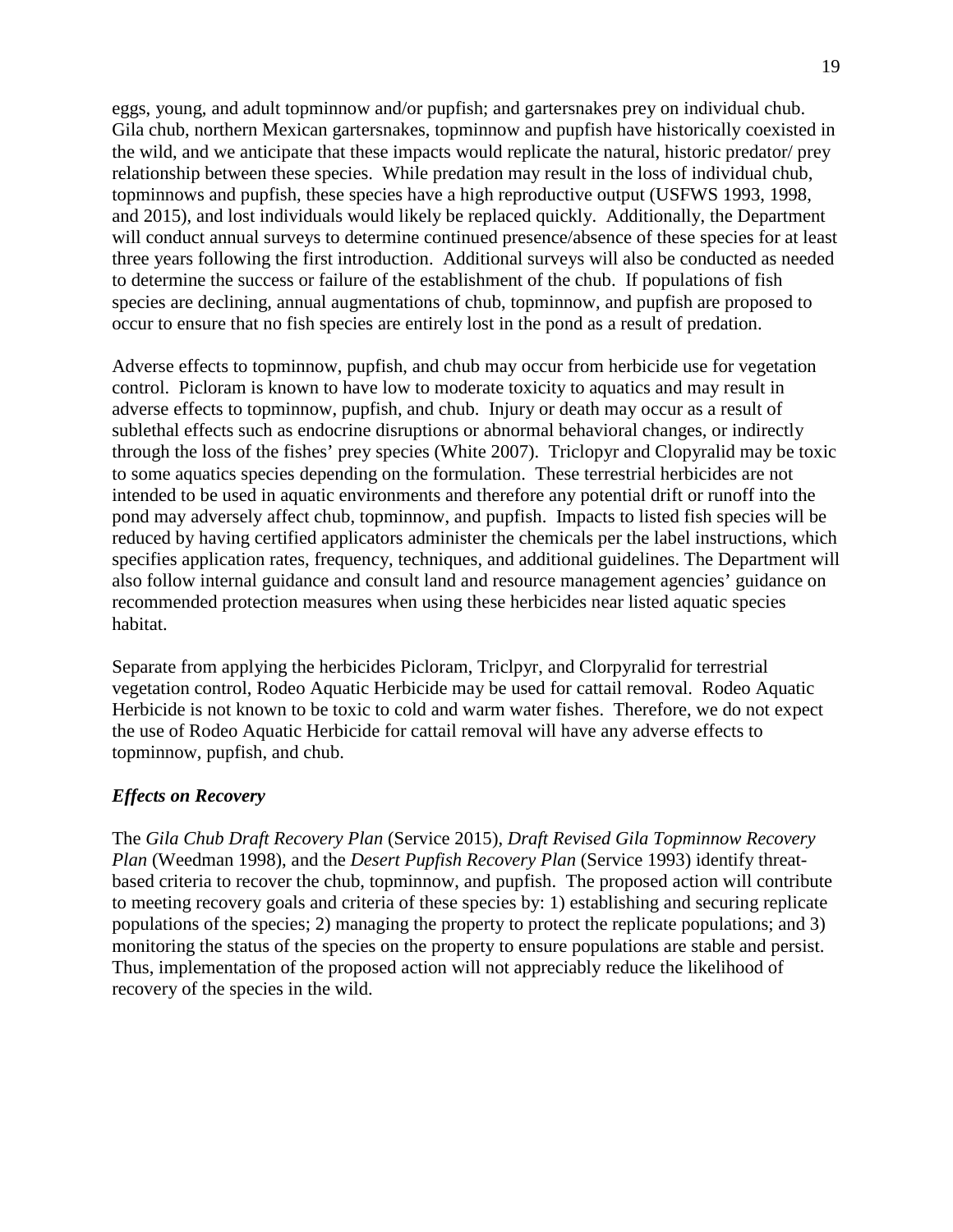### **CUMULATIVE EFFECTS**

Cumulative effects include the effects of future State, local or private actions that are reasonably certain to occur in the action area considered in this biological opinion. Future Federal actions that are unrelated to the proposed action are not considered in this section, because they require separate consultation following section 7 of the Act.

The land within the action area (Horseshoe Ranch) is privately owned. Ongoing activities on the Ranch include operations and maintenance of the property, meetings and public events, and management of the livestock grazing allotments and rangeland use. These activities will continue during the 20 year consultation period and are not expected to effect the listed fish species due to the pond's restricted access. There are no present or future projects, authorized or under review that are expected to contribute cumulative losses to the Gila chub, topminnow, and pupfish.

### **CONCLUSION**

### *Gila chub*

Section 7(a)(2) of the Act directs each Federal agency, in consultation with the Secretary (of the Interior and/or Commerce), to ensure that any action they authorize, fund, or carry out is not likely to jeopardize the continued existence of a listed species or result in the destruction or adverse modification of designated critical habitat. A biological opinion resulting from formal consultation constitutes the Service's finding whether a proposed agency action is likely to jeopardize a listed species or destroy or adversely modify critical habitat. Although the legal status of Gila chub is an endangered species, taxonomically it is now part of a single taxonomic species that includes the roundtail chub (*Gila robusta*) and formerly recognized headwater chub (*Gila nigra*). In this BO, we have not considered the effects of the proposed action on the newly recognized *Gila robusta* that includes, but is not fully comprised of, Gila chub. Our conclusion below applies only to the federally-listed Gila chub.

#### *Gila Chub, Gila Topminnow, and Desert Pupfish*

After reviewing the current status of the Gila chub, Gila topminnow, and desert pupfish; the environmental baseline for the action area; the effects of the proposed action; and the cumulative effects, it is our biological opinion that the proposed action is not likely to jeopardize the continued existence of these species. We reached this conclusion by considering the following:

- 1. The overall effects of the proposed action will be beneficial to Gila chub, Gila topminnow, and desert pupfish by creating, securing, enhancing, and maintaining habitat in perpetuity that would not exist naturally for these species;
- 2. Any adverse impacts to Gila chub, Gila topminnow, and desert pupfish during implementation of the proposed actions are not expected to appreciably reduce the numbers, reproduction, or distribution of the species in the action area or throughout the species' range; and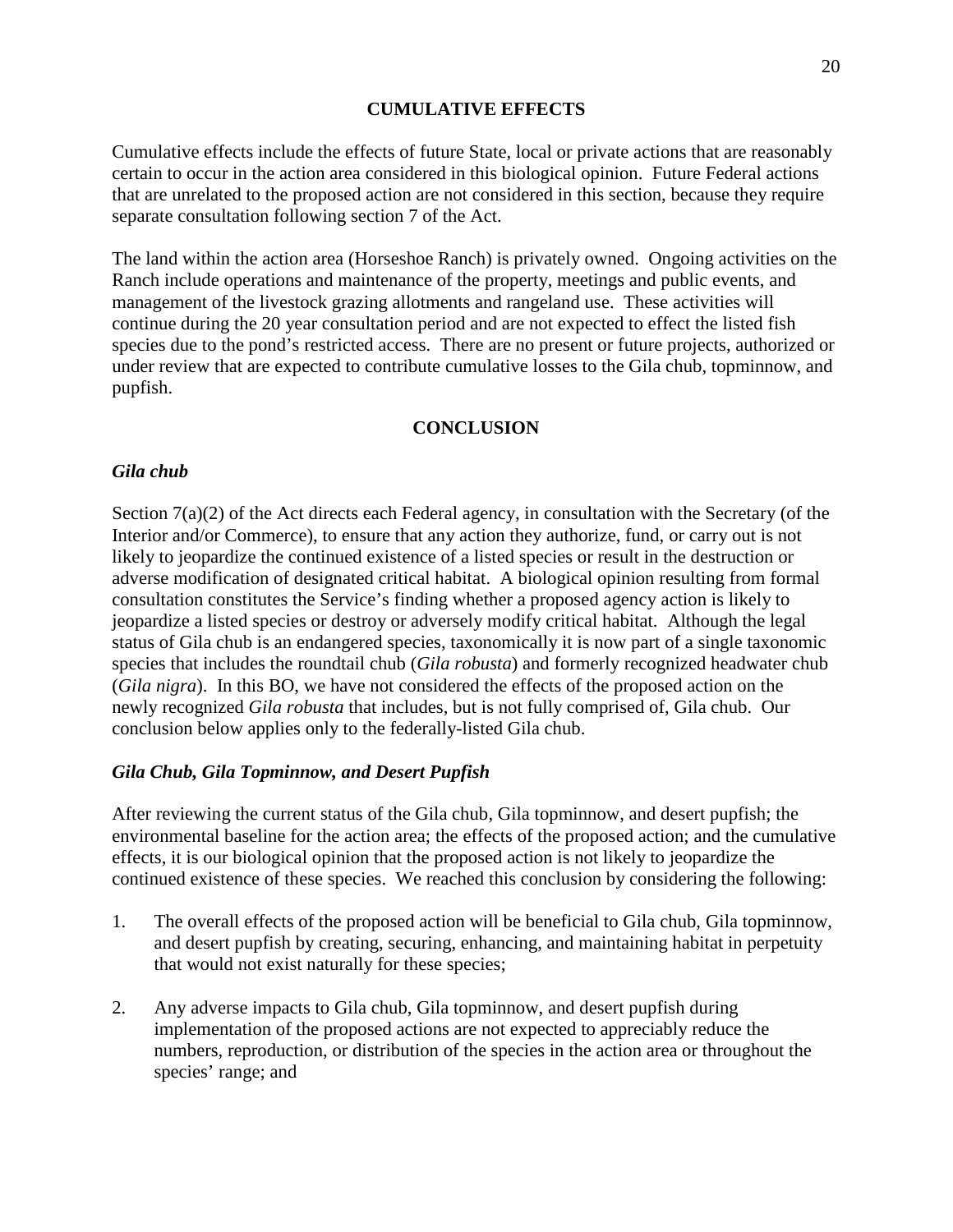3. Implementation of the proposed action will contribute to meeting the recovery goals of the Gila chub, Gila topminnow, and desert pupfish by a) establishing replicate populations of the species; b) managing the property to protect the replicate populations; and c) monitoring the status of the species.

### **INCIDENTAL TAKE STATEMENT**

Section 9 of the Act and Federal regulations pursuant to section 4(d) of the Act prohibit the take of endangered and threatened species, respectively, without special exemption. Take is defined as to harass, harm, pursue, hunt, shoot, wound, kill, trap, capture or collect, or to attempt to engage in any such conduct. Harm is further defined (50 CFR 17.3) to include significant habitat modification or degradation that results in death or injury to listed species by significantly impairing essential behavioral patterns, including breeding, feeding, or sheltering. Harass is defined (50 CFR 17.3) as intentional or negligent actions that create the likelihood of injury to listed species to such an extent as to significantly disrupt normal behavior patterns which include, but are not limited to, breeding, feeding or sheltering. "Incidental take" is defined as take that is incidental to, and not the purpose of, the carrying out of an otherwise lawful activity. Under the terms of section  $7(b)(4)$  and section  $7(o)(2)$ , taking that is incidental to and not intended as part of the agency action is not considered to be prohibited taking under the Act provided that such taking is in compliance with the terms and conditions of this Incidental Take Statement.

The grant proposal and conditions for the Horseshoe Ranch property identify the management activities that will be implemented to contribute to the conservation and recovery of the affected listed species. All management activities are hereby incorporated by reference as reasonable and prudent measures and terms and conditions within the incidental take statement pursuant to 50 CFR §402.14(i). Such terms and conditions are non-discretionary and must be undertaken for the exemptions under section 7(o)(2) of the Act to apply. If the terms and conditions are not adhered to, the protective coverage of section 7(o)(2) may lapse. However, the Service may agree that modifications to the management activities are needed. These new modifications will be incorporated as reasonable and prudent measures, superseding the former management activities.

### **AMOUNT OR EXTENT OF TAKE**

#### *Gila Chub, Gila Topminnow, and Desert Pupfish*

We anticipate harm to Gila chub, Gila topminnow, and desert pupfish will occur from pond maintenance; mortality and injury that can be expected as a result of chemical vegetation control and in the event of complete pond draining. Mortality and injury to Gila topminnow and desert pupfish is anticipated to occur due to predation from Gila chub and northern Mexican gartersnake, similar to naturally occurring species' interactions within an aquatic ecosystem. We are unable to quantify the number of individual Gila chub, Gila topminnow, and desert pupfish that may be taken from the proposed action due to their small size, mortality/injury occurring underwater, and augmentation. Because the proposed action is creating habitat and introducing species within an isolated environment, incidental take for each fish species will be exceeded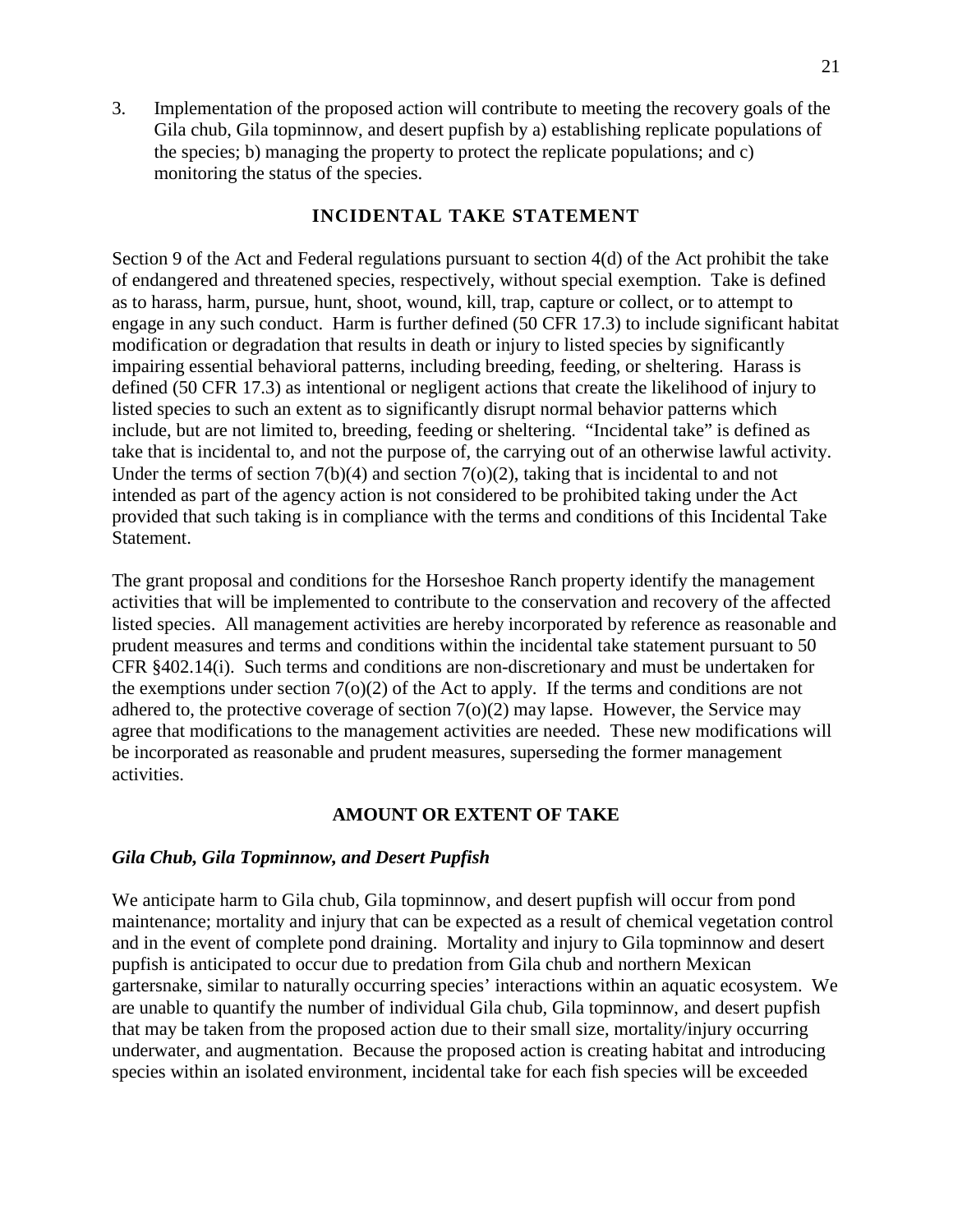when they are no longer present in the pond due to either pond management activities or a level of predation that results in the species' extirpation from the pond.

# **EFFECT OF THE TAKE**

In the accompanying biological opinion, we determined that this level of take is not likely to result in jeopardy to Gila chub, Gila topminnow, and desert pupfish.

# **REASONABLE AND PRUDENT MEASURES**

The following reasonable and prudent measure is necessary and appropriate to minimize or avoid impacts of incidental take to the Gila chub, Gila topminnow, and desert pupfish.

1. The Department shall monitor incidental take resulting from the proposed action and report to the Service the findings of that monitoring.

There are no additional reasonable and prudent measures required if this project is implemented as proposed.

# **TERMS AND CONDITIONS**

In order to be exempt from the prohibitions of section 9 of the Act, the Service must comply with the following terms and conditions, which implement the reasonable and prudent measure described above and outline required reporting/monitoring requirements. These terms and conditions are non-discretionary.

- 1.1 The Service shall require that the Department provide a report of management activities that are implemented from the Plan every 10 years.
- 1.2 The Service shall also require that the Department report to us in the event that there is a significant observed decline in the status of any of the listed fish species in the pond.

The reasonable and prudent measure, with the implementing terms and conditions, is designed to minimize or avoid the impact of incidental take that might otherwise result from the proposed action. If, during the course of the action, this level of incidental take is exceeded, such incidental take represents new information requiring reinitiation of consultation and review of the reasonable and prudent measures provided.

# **Disposition of Dead or Injured Listed Animals**

Upon finding a dead or injured threatened or endangered animal, initial notification must be made to the Service's Law Enforcement Office, 4901 Paseo del Norte NE, Suite D, Albuquerque, NM 87113; 505-248-7889) within three working days of its finding. Written notification must be made within five calendar days and include the date, time, and location of the animal, a photograph, and any other pertinent information. Care must be taken in handling injured animals to ensure effective treatment and care, and in handling dead specimens to preserve biological material in the best possible condition. If feasible, the remains of intact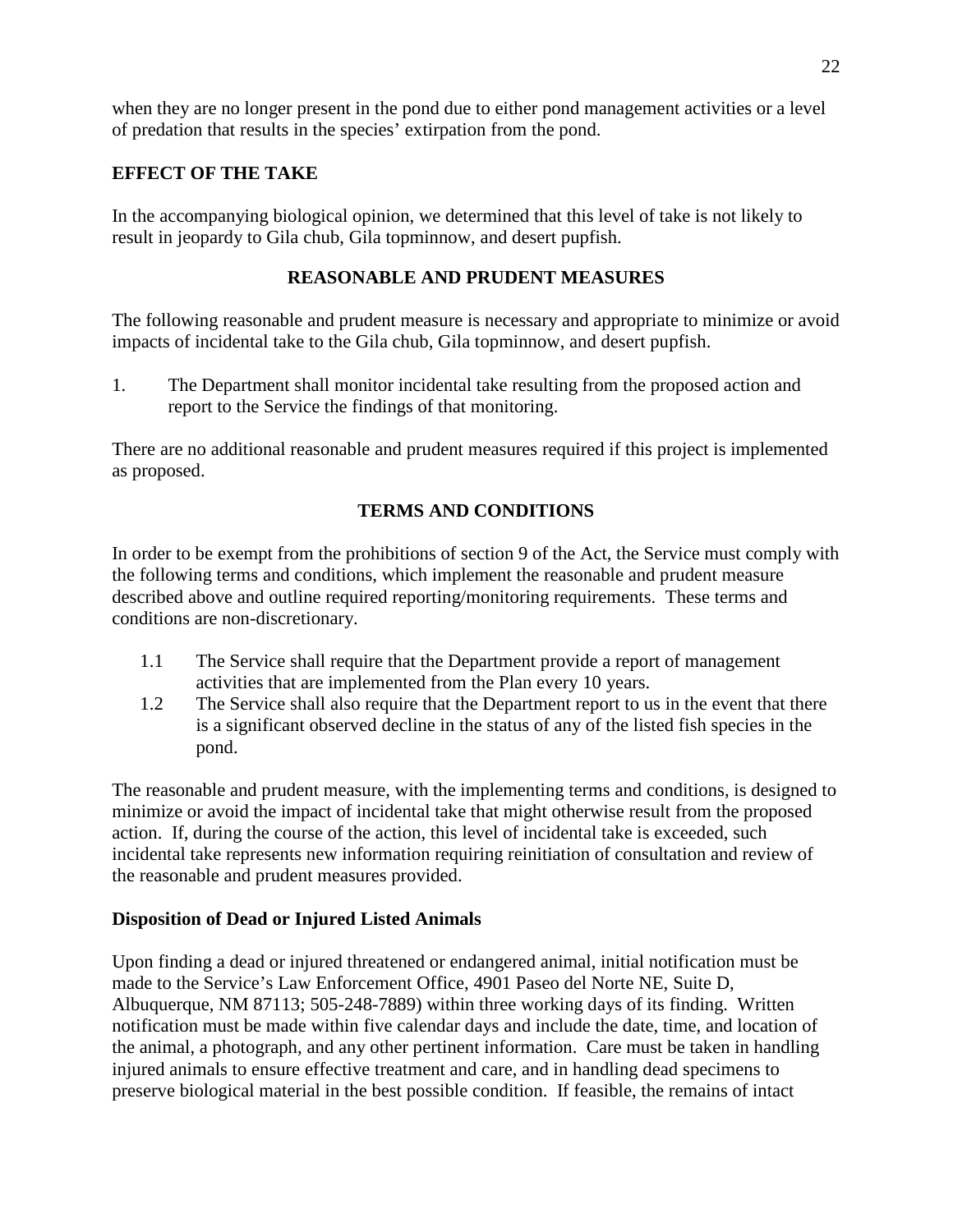specimens of listed animal species shall be submitted as soon as possible to this office or the nearest Department office, educational, or research institutions (e.g., NAU in Flagstaff) holding appropriate State and Federal permits. Arrangements regarding proper disposition of potential museum specimens shall be made with the institution before implementation of the action. A qualified biologist should transport injured animals to a qualified veterinarian. Should any treated listed animal survive, the Service should be contacted regarding the final disposition of the animal.

## **CONSERVATION RECOMMENDATIONS**

Section 7(a)(1) of the Act directs Federal agencies to utilize their authorities to further the purposes of the Act by carrying out conservation programs for the benefit of endangered and threatened species. Conservation recommendations are discretionary agency activities to minimize or avoid adverse effects of a proposed action on listed species or critical habitat, to help implement recovery plans, or to develop information. We recommend the following:

1. We recommend that the Department coordinate with the Service to implement adaptive management procedures to regularly assess and improve attainment of the conservation goals of the Gila chub, Gila topminnow, and pupfish.

In order to be kept informed of actions minimizing or avoiding adverse effects or benefiting listed species or their habitats, we request notification of the implementation of any conservation recommendations.

### **REINITIATION NOTICE**

*This concludes formal consultatio*n. As provided in 50 CFR §402.16, reinitiation of formal consultation is required where discretionary Federal agency involvement or control over the action has been retained (or is authorized by law) and if (1) the amount or extent of incidental take is exceeded; (2) new information reveals effects of the agency action that may affect listed species or critical habitat in a manner or to an extent not considered in this opinion; (3) the agency action is subsequently modified in a manner that causes an effect to the listed species or critical habitat not considered in this opinion; or (4) a new species is listed or critical habitat designated that may be affected by the action. In instances where the amount or extent of incidental take is exceeded, any operations causing such take must cease pending reinitiation.

Certain project activities may also affect species protected under the Migratory Bird Treaty Act (MBTA) of 1918, as amended (16 U.S.C. sec. 703-712) and/or bald and golden eagles protected under the Bald and Golden Eagle Protection Act (Eagle Act). The MBTA prohibits the taking, killing, possession, transportation, and importation of migratory birds, their eggs, parts, and nests, except when authorized by the Service. The Eagle Act prohibits anyone, without a Service permit, from taking (including disturbing) eagles, and including their parts, nests, or eggs. If you think migratory birds and/or eagles will be affected by this project, we recommend seeking our Technical Assistance to identify available conservation measures that you may be able to incorporate into your project.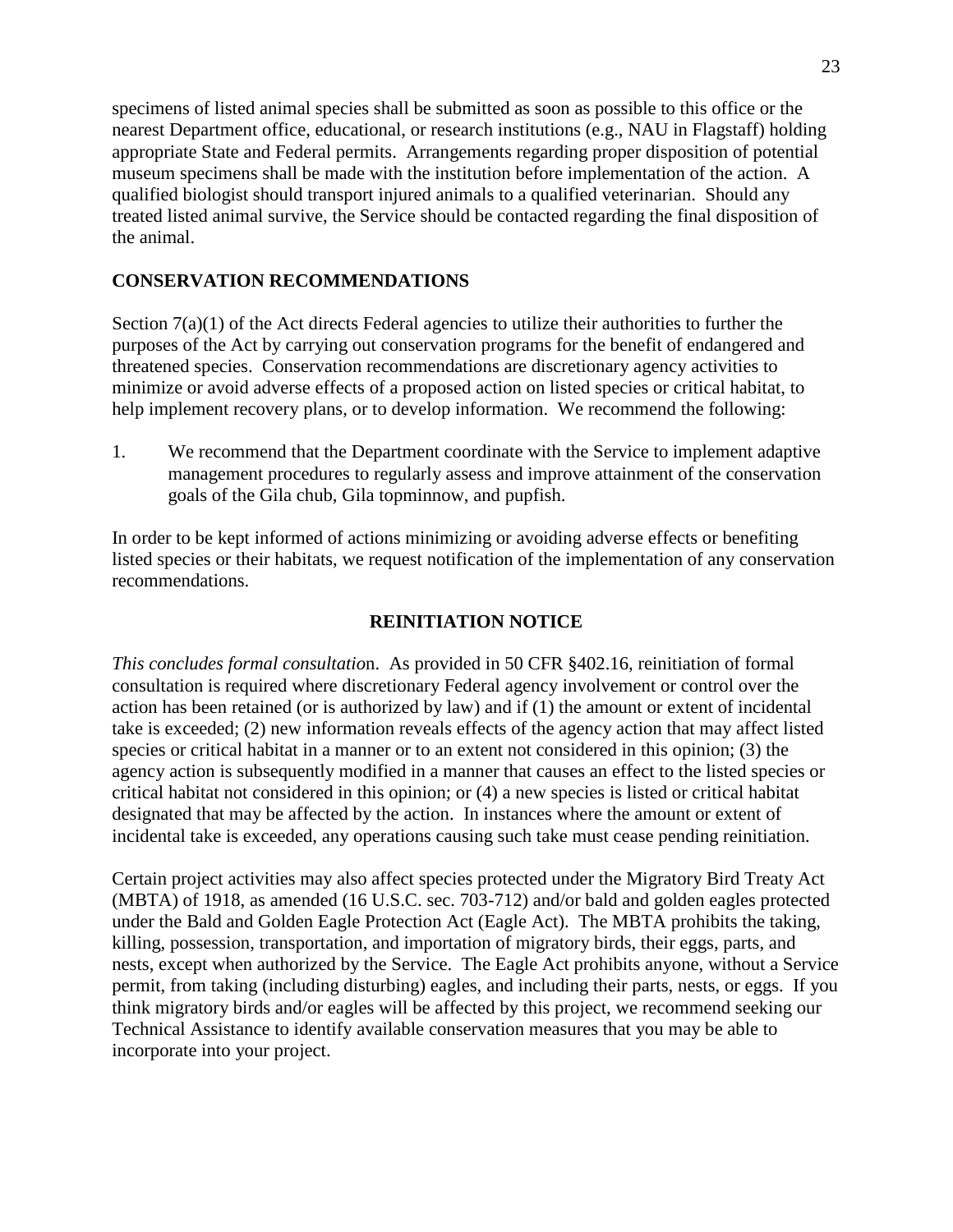For more information regarding the MBTA and Eagle Act, please visit the following websites. More information on the MBTA and available permits can be retrieved from: [USFWS Migratory](http://www.fws.gov/migratorybirds)  [Bird Program web page](http://www.fws.gov/migratorybirds) and [USFWS Permits Application web page.](http://www.fws.gov/migratorybirds/mbpermits.html) For information on protections for bald eagles, please refer to the Service's National Bald Eagle Management Guidelines (72 FR 31156) and regulatory definition of the term "disturb" (72 FR 31132) published in the Federal Register on June 5, 2007, as well at the Conservation Assessment and Strategy for the Bald Eagle in Arizona [\(Southwest Bald Eagle Management Committee website\)](http://swbemc.org/).

We appreciate the Regional Office and the Department's efforts to identify and minimize effects to listed species from this project. Please refer to the consultation number, 02EAAZ00-2017-F-1271 in future correspondence concerning this project. Should you require further assistance or if you have any questions, please contact Kathy Robertson at (602) 889-5957 or Greg Beatty at (602) 889-5941.

> Brenda H. Smith Smith Sale and Brenda H. Date: 2018.01.25 15:45:19 -07'00'

Steven L. Spangle

cc (electronic):

Branch Chief, Habitat, Evaluation and Lands Program, Arizona Game and Fish Department, Phoenix, AZ (Attn: Clayton Crowder)

Habitat, Evaluation and Lands Program, Arizona Game and Fish Department, Region VI Mesa, AZ (Attn: Kelly Wolff-Krauter)

Chief, Endangered Species Program, Fish and Wildlife Service, Albuquerque, NM (Attn: Michelle Durflinger, Vanessa Burge)

Chief, Wildlife and Sportfish Restoration Program, Fish and Wildlife Service, Albuquerque, NM (Attn: Nichole Jimenez)

Fish and Wildlife Biologist, Fish and Wildlife Service, Tucson, AZ (Attn: Scott Richardson, Doug Duncan, Jeff Servoss)

Fish and Wildlife Biologist, Fish and Wildlife Service, Phoenix, AZ (Attn: Mary Richardson, Ryan Gordon)

W:\KRobertson\FinalDocs\Final Horsehsoe Ranch BO.docx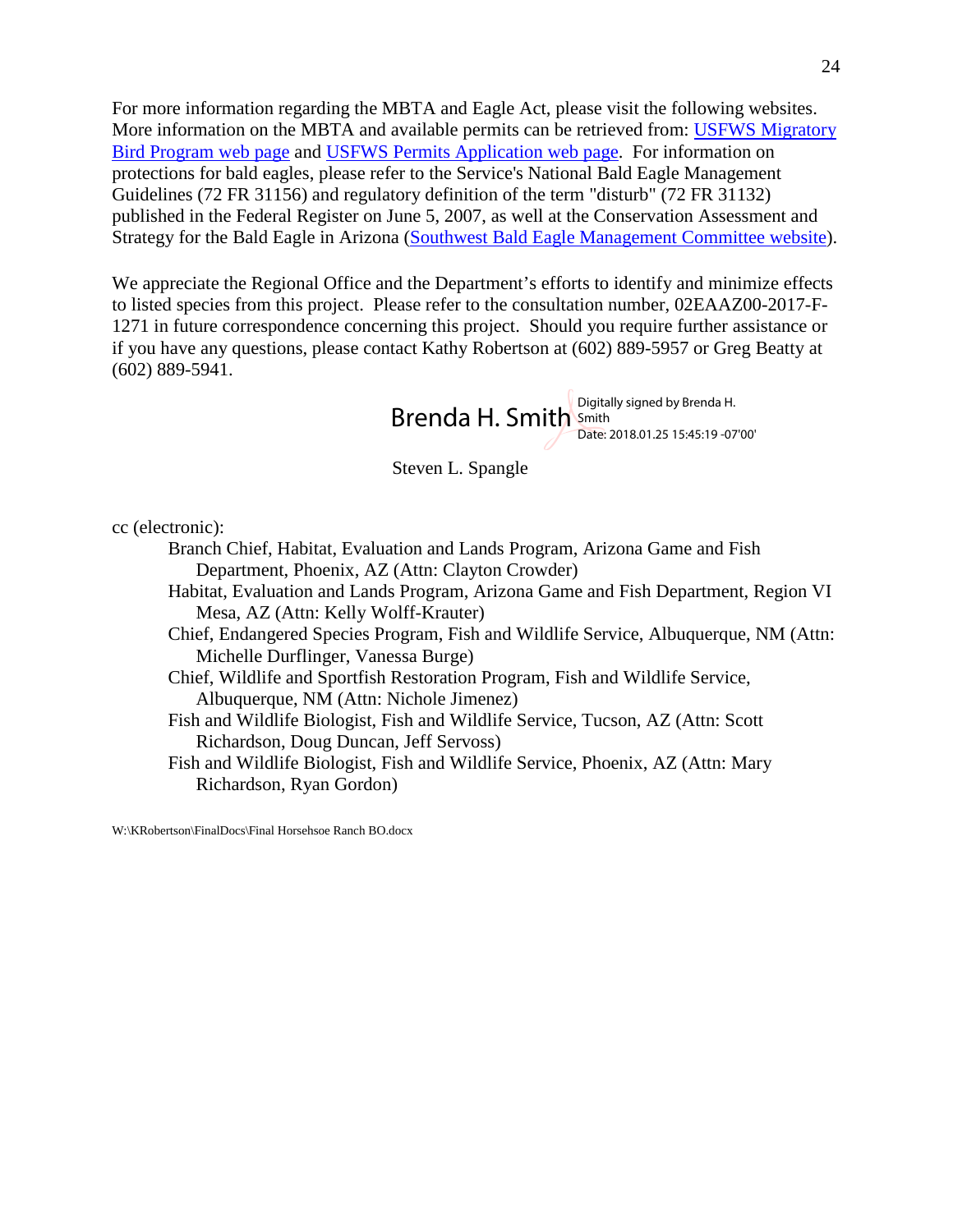#### **LITERATURE CITED**

- Alfaro, M. E. 2002. Forward attack modes of aquatic feeding garter snakes. Functional Ecology 16:2004-215.
- Arizona Department of Game and Fish (AGFD). 2007. Safe Harbor Agreement for topminnows and pupfish in Arizona. Arizona Game and Fish Department, Phoenix, Arizona. 36 pp.
- Arizona Department of Game and Fish (AGFD). 2017. Horseshoe Ranch Wildlife Habitat Enhancement Plan. Region VI, Field Operations Division. Habitat, Evaluation and Lands Program. August 2017 revision. 37 pp.
- Bestgen, K. R. 1985. Distribution, biology and status of the roundtail chub, *Gila robusta*, in the Gila River basin, New Mexico. MS Thesis, Colorado State Univ., Fort Collins, Colorado. 104 pp.
- Bestgen, K. R., and D. L. Propst. 1989. Red shiner vs. native fishes: replacement or displacement? Proceedings of the Desert Fishes Council 18:209.
- Black, G. F. 1980. Status of the desert pupfish, *Cyprinodon macularius* (Baird and Girard), in California. California Dept. Fish and Game, Inland Fisheries, Endangered Species Project, Rancho Cordova, California.
- Bolster, B. C. 1990. Five year status report for desert pupfish, *Cyprinodon macularius macularius*. California Department of Fish and Game, Inland Fisheries Division, Endangered Species Project, Rancho Cordova, California.
- Brooks, J.E. 1986. Status of natural and introduced Sonoran topminnow (*Poeciliopsis o. occidentalis*) populations in Arizona through 1985. Report to U.S. Fish and Wildlife Service, Office of Endangered Species, Albuquerque, New Mexico, Arizona Game and Fish Department, Phoenix, Arizona.
- Carlson, C. A., and R. Muth. 1989. The Colorado River: lifeline of the American southwest. In D. P. Dodge (ed.). *Proceedings of the International Large River Symposium*. Canadian Special Publication of Fisheries and Aquatic Sciences 106: 220-239.
- Clarkson, R. W., and J. C. DeVos, Jr. 1986. The bullfrog, *Rana catesbeiana* Shaw, in the lower Colorado River, Arizona-California. Copeia (1986):42-49.
- Cohen, N. W., and W. E. Howard. 1958. Bullfrog food and growth at the San Joaquin Experimental Range, California. Copeia (1958): 223-225.
- Eigenmann, C. H., and R. S. Eigenmann. 1888. *Cyprinodon macularius* Girard. Western American Science 5:3-4.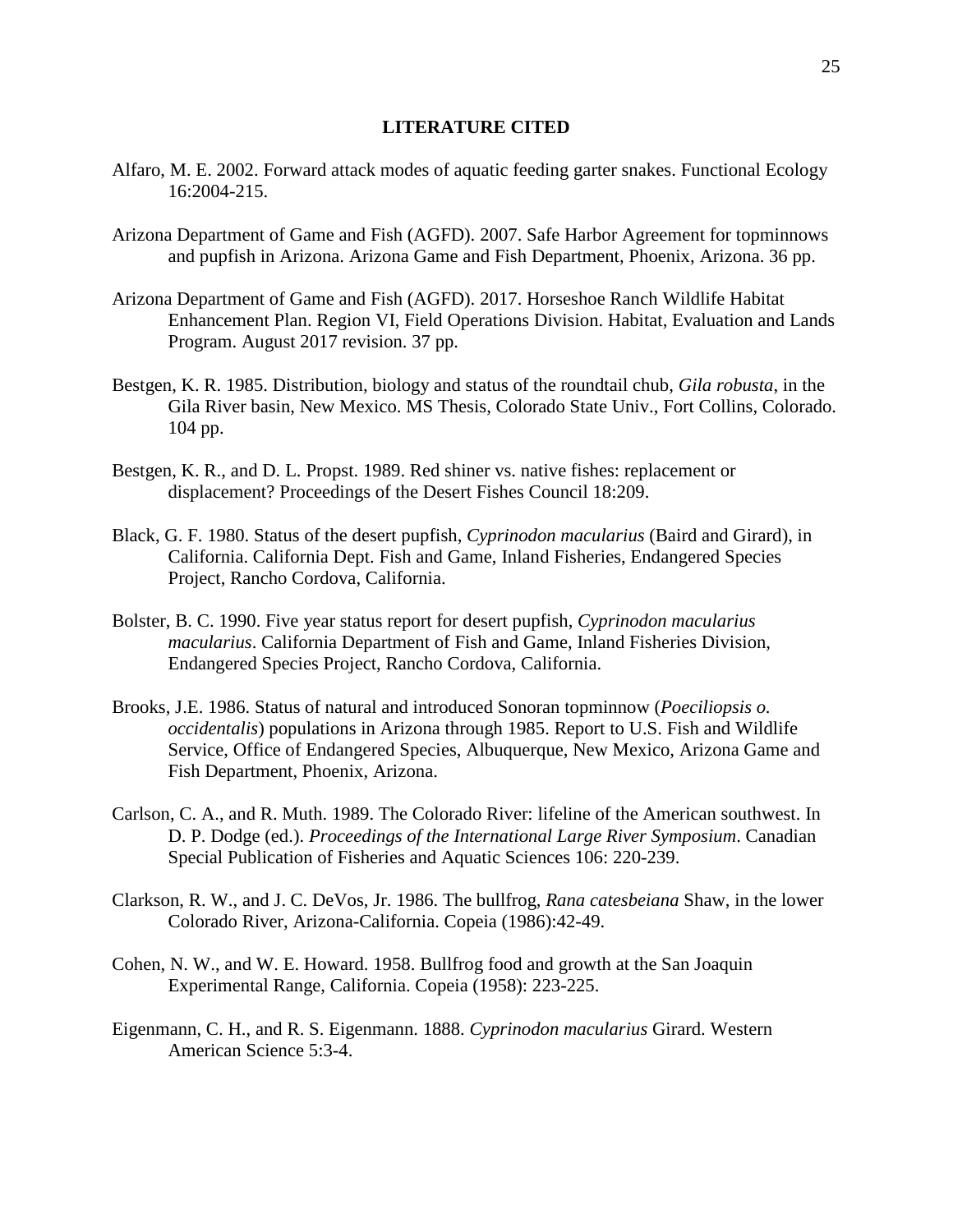- Emmons, I. E., and E. Nowak. 2013. Northern Mexican gartersnake surveys 2012: interim report. Colorado Plateau Research Station, Northern Arizona University, Flagstaff, Arizona. 20 pp.
- Evermann, B. W. 1916. Fishes of the Salton Sea. Copeia 1916:61-63.
- Fernandez, P. J., and P. C. Rosen. 1996. Effects of the introduced crayfish *Orconectes virilis* on native aquatic herpetofauna in Arizona. Report to Heritage Program, Arizona Game and Fish Department, Phoenix. IIPAM Project No. 194054. 57 pp.
- Garman, S. 1895. The cyprinodonts. Memoirs of the Museum of Comparative Zoology 19:1-179.
- Gilbert, C. H., and N. B. Scofield. 1898. Notes on a collection of fishes from the Colorado Basin in Arizona. Proceedings of the U.S. National Museum 20:487-499.
- Griffith, J.S., and T.R. Tiersch. 1989. Ecology of fishes in Redfield Canyon, Arizona, with emphasis on *Gila robusta intermedia*. The Southwestern Naturalist 34:131-134.
- Holycross, A. T., W. P. Burger, E. J. Nigro, and T. C. Brennan. 2006. Surveys for *Thamnophis eques* and *Thamnophis rufipunctatus* in the Gila River watershed of Arizona and New Mexico. A report submitted to Arizona Game and Fish Department, Phoenix, Arizona. 114 pp.
- Johnson, J.E., and C. Hubbs. 1989. Status and conservation of Poeciliid fishes. In G. K. Meffe and F. F. Snelson (eds.). *Ecology and Evolution of Livebearing Fishes (Poeciliidae)* (pp. 301-331). Prentice Hall, Englewood Cliffs, New Jersey.
- Meffe, G.K. 1985. Predation and species replacement in American southwestern fishes: A case study. The Southwestern Naturalist 30: 173-187.
- Meffe, G. K., D. A. Hendrickson, W. L. Minckley, and J. N. Rinne. 1983. Factors resulting in decline of the endangered Sonoran topminnow *Poeciliopsis occidentalis* (Atheriniformes: Poeciliidae) in the United States. Biological Conservation 25 (2):135-159.
- Miller, R. R. 1943. The status of *Cyprinodon macularius* and *Cyprinodon nevadensis*, two desert fishes of western North America. Occasional Papers of the Museum of Zoology, University of Michigan. 473:1-25.
- Miller, R.R. 1946. *Gila cypha*, a remarkable new species of Cyprinid fish from the lower Colorado River basin, Arizona. Journal Washington Academy Science, 36: 206-212.
- Miller, R.R. and L. A. Fuiman. 1987. Description and conservation status of *Cyprinodon macularius eremus*, a new subspecies of pupfish from Organ Pipe Cactus National Monument, Arizona. Copeia 1987(3):593-609.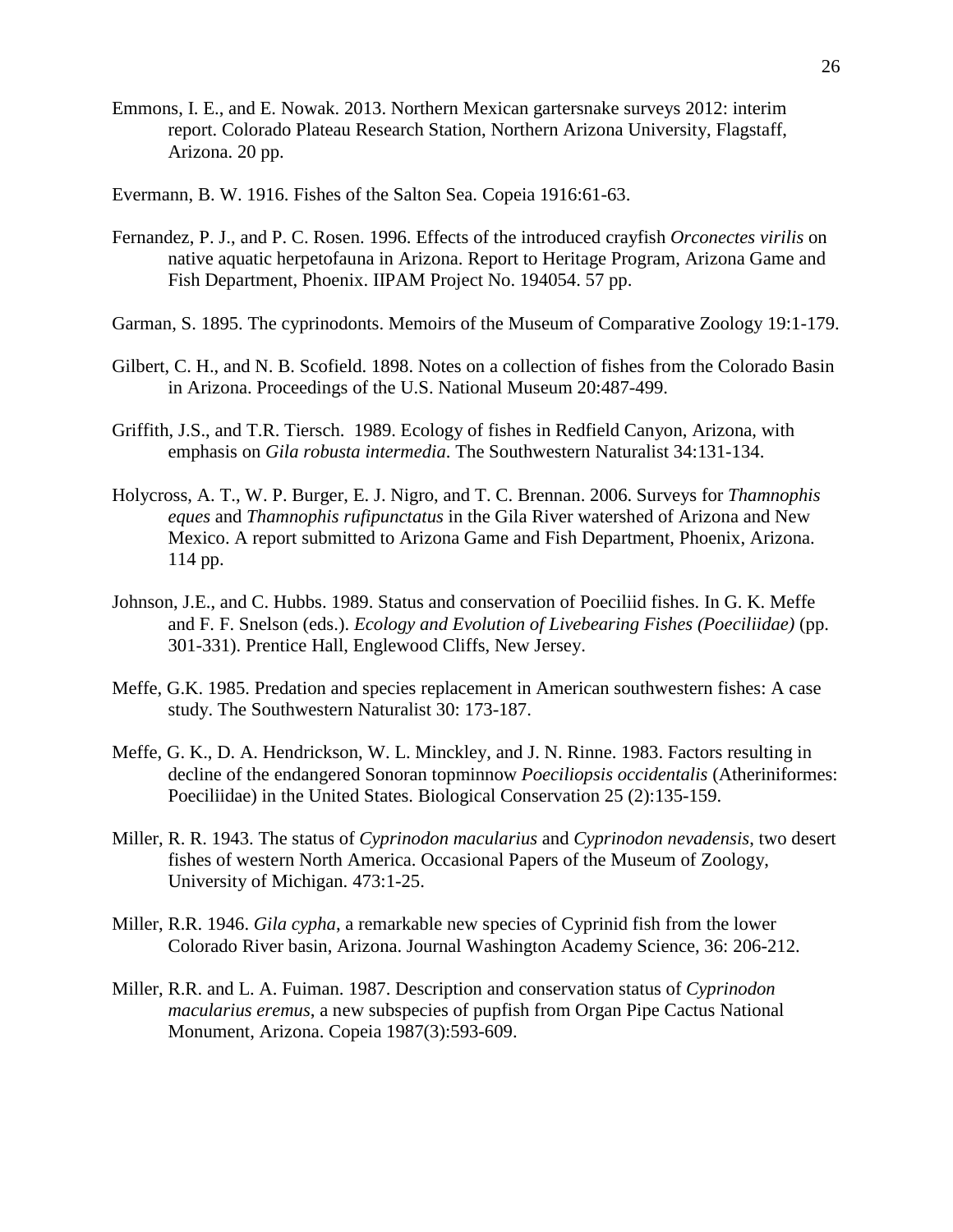- Miller, R.R., and C.H. Lowe. 1967. Fishes of Arizona, Part 2. In C. H. Lowe (ed.). *The Vertebrates of Arizona: with major section on Arizona habitats* (pp. 133-151).University of Arizona Press, Tucson, Arizona.
- Miller, R.R. 1961. Man and the changing fish fauna of the American Southwest. Papers of the Michigan Academy of Science, Arts and Letters 46(1960):365-404.
- Minckley, W. L. 1973. Fishes of Arizona. Arizona Game and Fish Department, Phoenix, Arizona. 293 pp.
- Minckley, W. L. 1980. *Cyprinodon macularius* Baird and Girard. Desert pupfish. In D. S. Lee, C. R. Gilbert, C. H. Hocutt, R. E. Jenkins, D. E. McAllister, and J. R. Stauffer, Jr. eds., *Atlas of North American Freshwater Fishes* (page 497). North Carolina Museum of Natural History. North Carolina Biological Survey Publication 1980-12. Raleigh, North Carolina.
- Minckley, W. L. 1985. Native fishes and natural aquatic habitats in U.S. Fish and Wildlife Region II west of the Continental Divide. Report to U.S. Fish and Wildlife Service, Albuquerque, New Mexico, Department of Zoology, Arizona State University, Tempe. 158 pp.
- Minckley, W. L., and P. C. Marsh. 2009. Inland fishes of the greater Southwest, chronicle of a vanishing biota. The University of Arizona Press, Tucson, Arizona. 426 pp.
- Minckley, W.L. and G.K. Meffe. 1987. Differential selection by flooding in stream fish communities of the arid American Southwest. In W.J. Matthews and D.C. Heins (eds.) *Community and evolutionary ecology of North American stream fishe*s (pp.93- 104). Norman: University of Oklahoma Press.
- Moyle, P. B., and J.E. Williams. 1990. Biodiversity loss in the temperate zone: Decline of the native fish fauna of California. Conservation Biology 4(3):275-284.
- Nelson, B. 1993. Spawning characteristics of Gila chub (*Gila intermedia*) in Cienega Creek, Pima County, Arizona. Report for Bureau of Land Management, Tucson Resource Area, Arizona.
- Propst, D.L., K.R. Bestgen, and C.W. Painter. 1986. Distribution, status, biology, and conservation of the spikedace (*Meda fulgida*) in New Mexico. Endangered Species Report No. 15. U.S. Fish and Wildlife Service, Albuquerque, New Mexico. 93 pp.
- Rinne, J. N. 1975. Changes in minnow populations in a small desert stream resulting from natural and artificially induced factors. Southwestern Naturalist 202(2): 185-195.
- Rinne, J.N. 1976. Cyprinid fishes of the genus Gila from the Lower Colorado River Basin. Wasmann Journal Biology 34(1):65-107.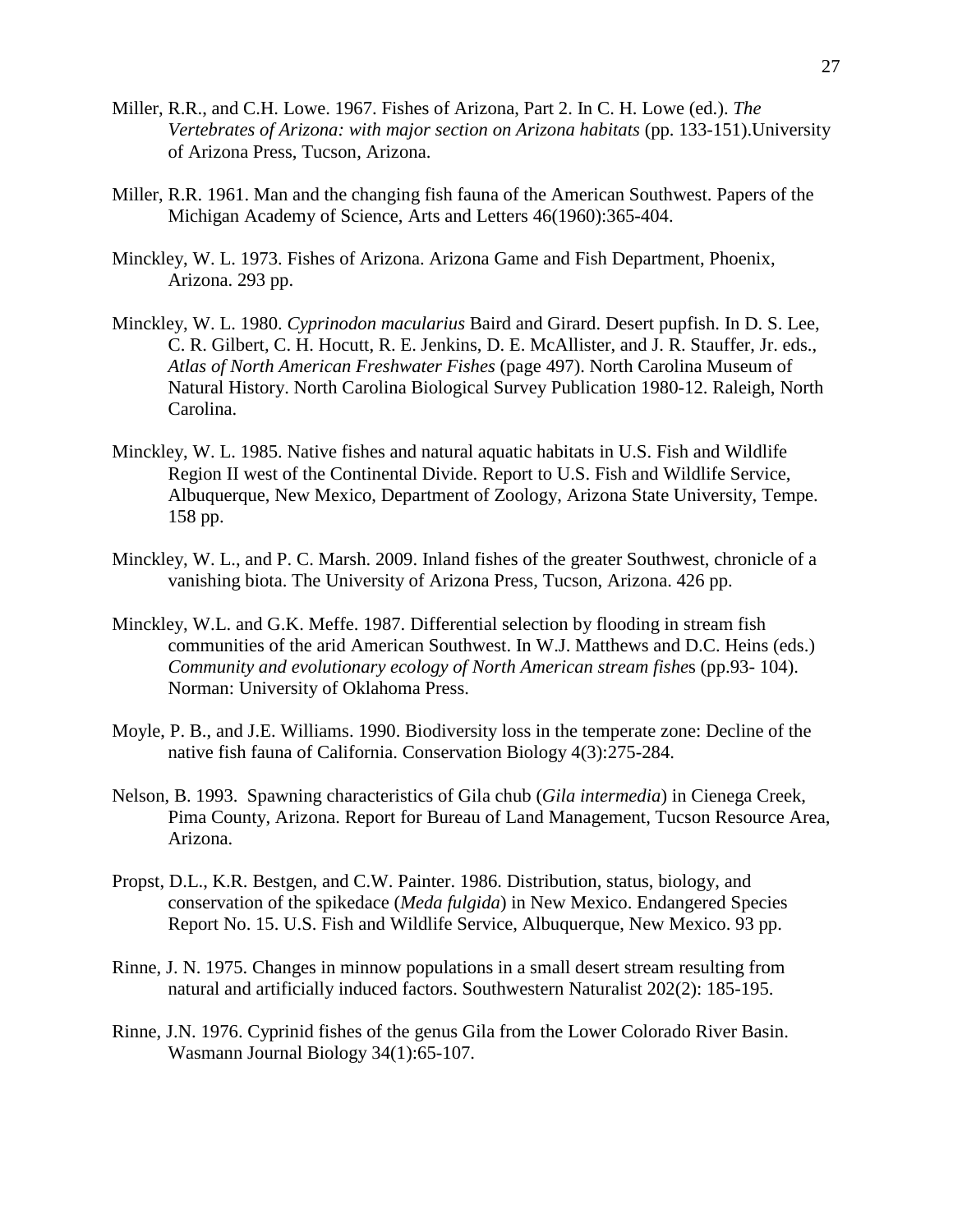- Rosgen, D. 1996. Applied river morphology. Wildland Hydrology, Inc., Pagosa Springs, Colorado.
- Rosen, P. C., and C. R. Schwalbe. 1998. Using managed waters for conservation of threatened frogs. Pages 180-202 in Proc. of Symp. on Environmental, Economic, and Legal Issues Related to Rangeland Water Developments, November 13-15, 1997, Tempe, Arizona.
- Schultz, A. A., and S. A. Bonar. 2007. Spawning and culture of Gila chub. Arizona Cooperative Fish and Wildlife Research Unit, U.S. Geological Survey, Fisheries Research Report 02- 07. 65 pp.
- Stefferud, J. A., and S. E. Stefferud. 2004. Aquatic and riparian surveys of selected stream courses on Sierra Vista and Nogales Ranger Districts, Coronado National Forest, Cochise and Santa Cruz Counties, Arizona. Report submitted to Dr. Paul C. Marsh, Arizona State University, in fulfillment of Forest Service Agreement No. l lCS 110305-17-032, Cooperator Agreement No. 02-0164.
- Stout, G.G., E.C. Bloom, and J.K. Glass. 1970. The Fishes of Cave Creek, Maricopa County, Arizona. Journal Arizona Academy Science 6(2): 109-113.
- U.S. Department of Agriculture (USDA). 2016. Draft Biological Assessment for the Copper Creek Grazing Allotment. Mesa Ranger District. Tonto National Forest. 48 pp.
- U.S. Department of Agriculture (USDA). 2017. Sycamore Allotment/Gila chub Monitoring Report. Verde Ranger District, Prescott National Forest. 6 pp.
- U.S. Department of Interior (USDI). 2016. Annual Report, 2016 Gila chub, critical habitat and Gila topminnow monitoring summary for the Agua Fria National Monument. Reference Permit # TE826091-1. 28 pp.
- U.S. Department of Interior (USDI). 2017. Annual Report, 2017 Gila chub summary for the Agua Fria National Monument. Reference Permit # TE826091-1. 14pp.
- U.S. Fish and Wildlife Service (USFWS). 1984. Sonoran topminnow recovery plan. U.S. Fish and Wildlife Service, Albuquerque, New Mexico. 56 pp.
- U.S. Fish and Wildlife Service (USFWS). 1993. Desert pupfish recovery plan. U.S. Fish and Wildlife Service, Albuquerque, New Mexico. 67 pp.
- U.S. Fish and Wildlife Service (USFWS). 2015. Gila chub (*Gila intermedia*) draft recovery plan. U.S. Fish and Wildlife Service, Southwest Region, Albuquerque, New Mexico.
- U.S. Global Change Research Program (USGCRP). 2009. Global Climate Change Impacts in the United States. T.R. Karl, J.M. Melillo, and T.C. Peterson (eds.). Cambridge University Press. Available online from: [Climate Change Impacts in the](https://nca2009.globalchange.gov/southwest/index.html)  [Southwest.](https://nca2009.globalchange.gov/southwest/index.html)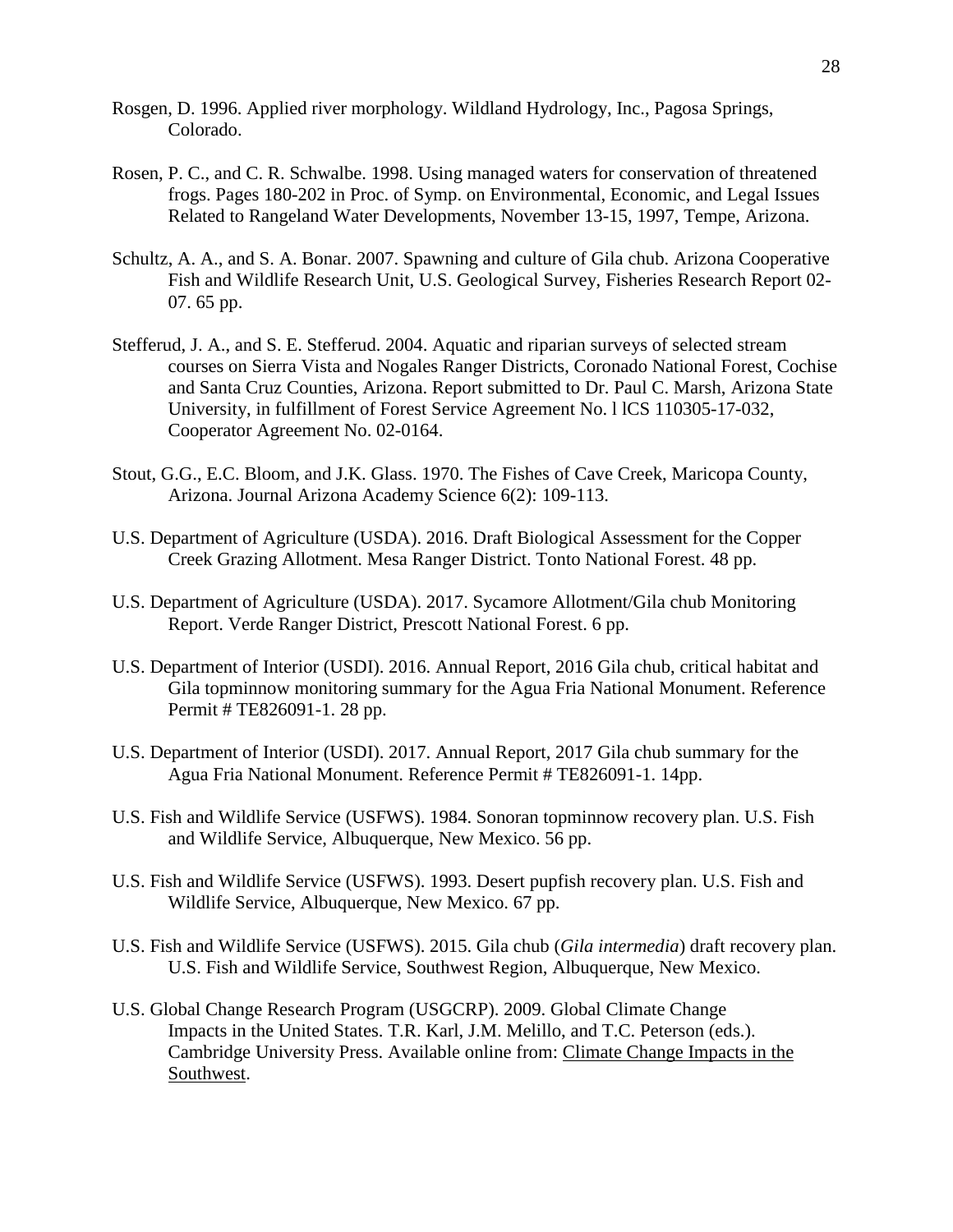- Weedman, D. A. 1999. Draft Gila topminnow, *Poeciliopsis occidemalis occidentalis*, revised recovery plan. Prepared by Arizona Game and Fish Department for U.S. Fish and Wildlife Service, Albuquerque, New Mexico. 83 pp.
- Weedman, A. L. Girmendonk, and K. Young. 1996. Status review of Gila chub, *Gila intermedia*, in the United States and Mexico. Nongame and Endangered Wildlife Program Technical Report 91, Arizona Game and Fish Department, Phoenix, Arizona. 120 pp.
- White, J.A. 2007. Recommended Protection Measures for Pesticide Applications in Region 2 of the U.S. Fish and Wildlife Service. April 2007. 205 pp.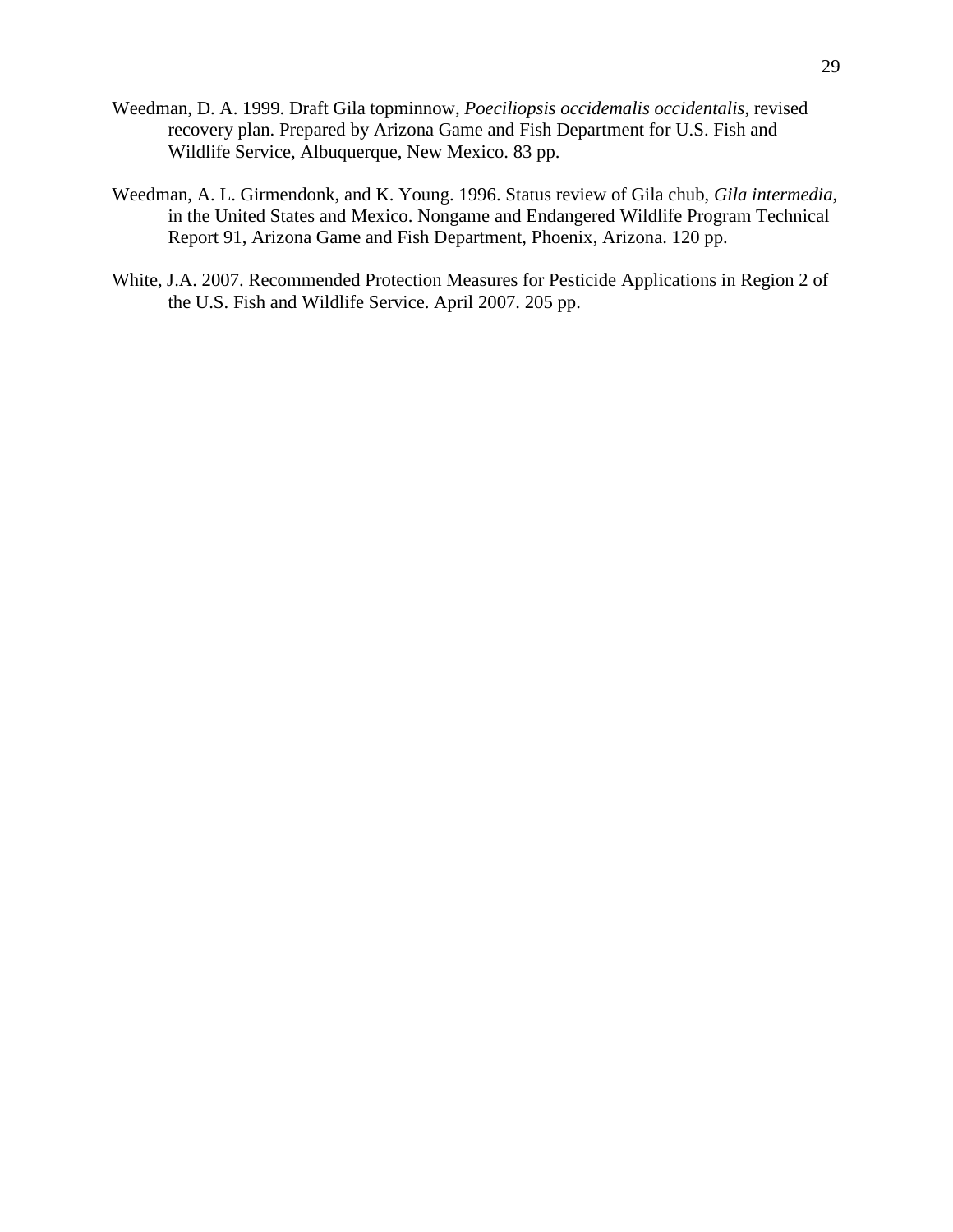

**Figure 1**. 2014 Aerial image of the 200 acres of deeded land of Horseshoe Ranch.



**Figure 2**. Landcover types on Horseshoe Ranch deeded land.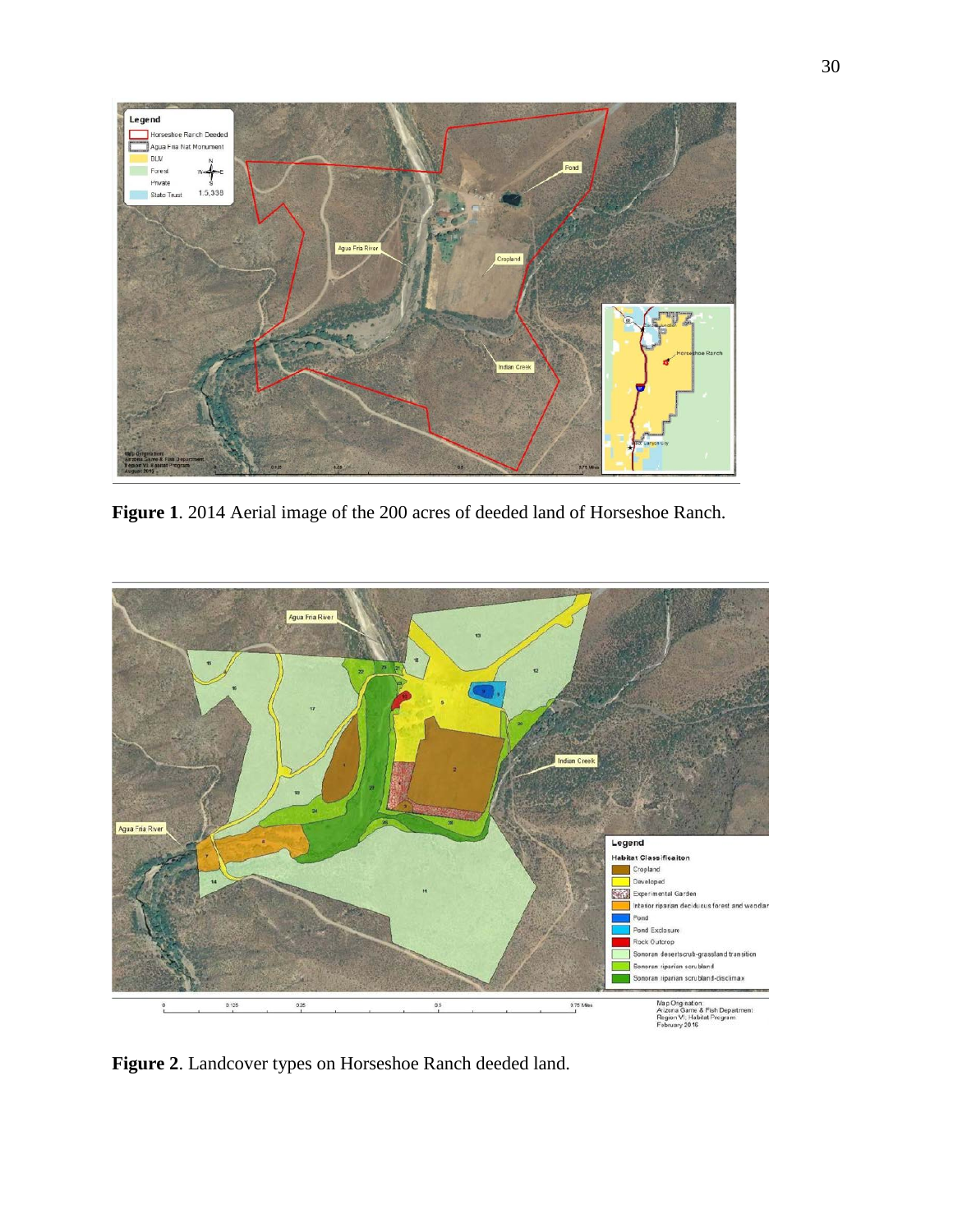### **APPENDIX A: CONCURRENCES**

This appendix contains our concurrences with your "may affect, not likely to adversely affect" determinations for the threatened northern Mexican gartersnake (*Thamnophis eques megalops*; gartersnake), the threatened western Distinct Population Segment of the yellow-billed cuckoo (*Coccyzus americanus*; cuckoo), and their respective proposed critical habitats. We concur with your determinations and provide our rationales below.

### **Northern Mexican Gartersnake**

The northern Mexican gartersnake was listed as threatened under the Act on July 8, 2014 (79 FR 38678). As part of this rulemaking, a 4(d) rule was also established which allows for construction, continued use, and maintenance of stock tanks on non-Federal lands. Critical habitat was proposed on July 10, 2013 (78 FR 41550) and has not yet been finalized.

The Northern Mexican gartersnake is an active predator and is thought to heavily depend upon a native prey base (Rosen and Schwalbe 1988). Northern Mexican gartersnakes forage along vegetated streambanks, searching for prey in water and on land, using different strategies (Alfaro 2002). Primarily, its diet consists of amphibians and fishes, such as adult and larval (tadpoles) native leopard frogs, as well as juvenile and adult native fish (Rosen and Schwalbe 1988), but earthworms, leeches, lizards, and small mammals are also taken. In situations where native prey species are rare or absent, this snake's diet may include nonnative species, including larval and juvenile bullfrogs, western mosquitofish (Holycross et al. 2006, Emmons and Nowak 2013), or other nonnative fishes. In gartersnake populations where the prey base is skewed heavily towards harmful nonnative species, recruitment of gartersnakes is often diminished or nearly absent.

Prior to 2017, the gartersnake did not occur on the Ranch despite numerous surveys by various groups. Several historical records from the 1980s document the gartersnake occurring in the Agua Fria River, from its tributaries above Cordes Junction to approximately Table Mesa Road (Holycross et al. 2006). Surveys for the gartersnake at four locations in 2004 and 2005 failed to detect any individuals. Intensive survey efforts during June 2016 were conducted along the Agua Fria River within 1.9 miles upstream and downstream of the Ranch. That effort consisted of approximately 15,728 trap-hours and 237 person-search hours, but no gartersnakes were detected. Crayfish and non-native species numerically dominated the captures with species/taxa caught in traps (in order of abundance) being crayfish (*Orconectes virilis*), green sunfish (*Lepomis cyanellus*), longfin dace, fathead minnow (*Pimephales promelas*), bullfrogs (larval and metamorphosed) and bullhead catfish (*Ameiurus* sp.).

In October 2017, eleven captive-reared gartersnakes were introduced into the pond. The release was planned under the Department's EAC M12-02282231 and for the purposes of the Conservation and Mitigation Program (CAMP), which was developed to offset the negative impacts to native species from the Department's statewide sportfish stocking (22410-2008-F-0486). The Department committed to providing two gartersnake populations either through securing existing but threatened populations or establishment of a new population. The Ranch's pond was evaluated and selected as a site to establish a population. Over the last several years, the Department translocated longfin dace, lowland leopard frogs, and hundreds of individual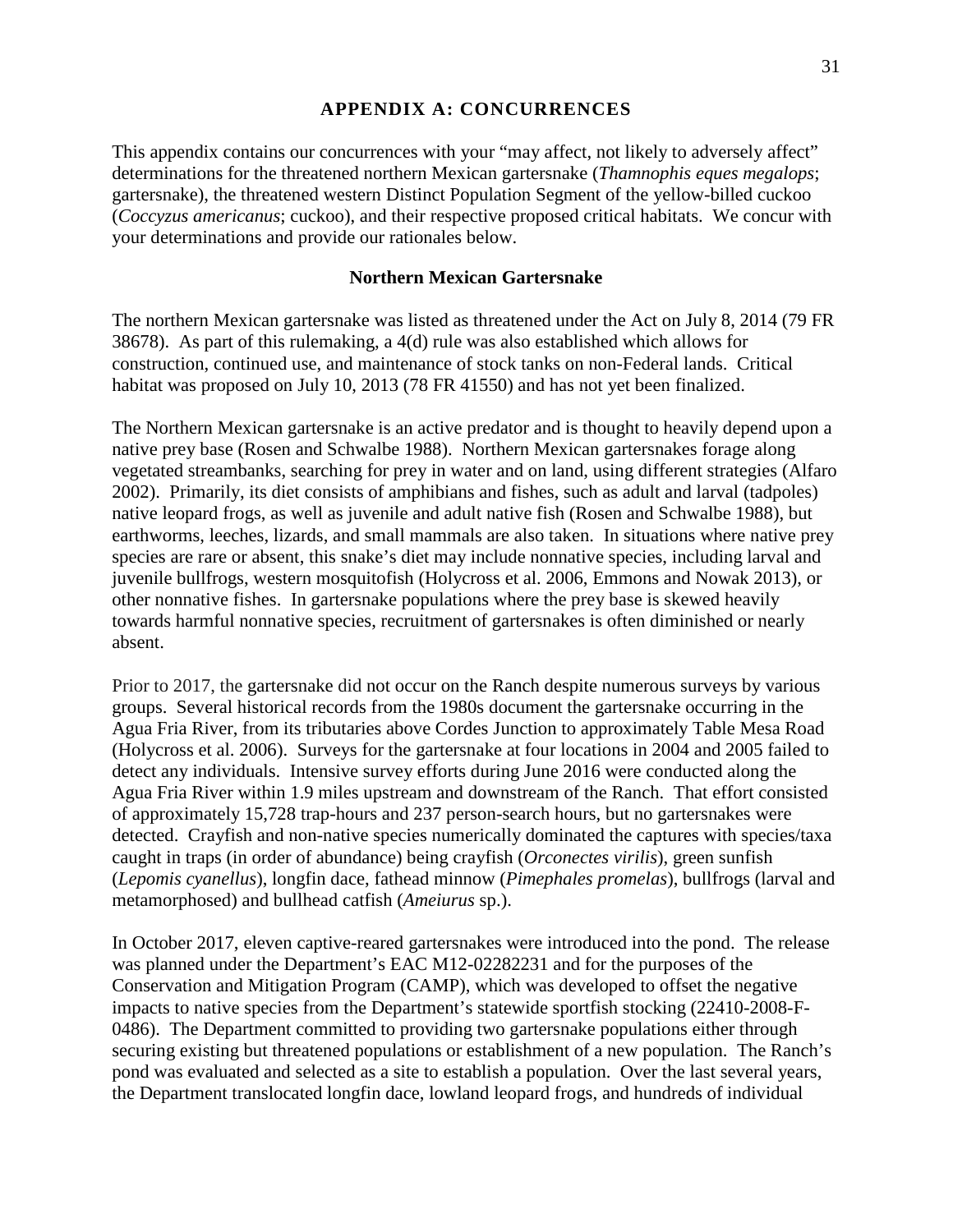pupfish and topminnows into the pond to serve as the gartersnake's native prey base. Following the gartersnake's release, the Department plans to monitor individuals next spring once they emerge from hibernation, to verify their status. While establishing a new population on the Ranch is for recovery purposes, we are not aware of any instance where this species has been kept in an enclosed, semi-wild enclosure like the pond. We are tentatively optimistic that the eleven individuals will survive to reproduce and become established.

Approximately 84.85 acres of proposed critical habitat for the gartersnake occurs along the Agua Fria River and is within the action area.

### *Conservation Measures*

The Department will follow internal guidance and consult land and resource management agencies' guidance on recommended protection measures when using these herbicides near listed aquatic species habitat to minimize effects to gartersnakes. This includes surveying areas prior to treatments to ensure no gartersnakes are present and applying appropriate buffers. If appropriate buffers cannot be implemented and there is the potential for the herbicide to enter the pond by drift or surface runoff that may adversely affect gartersnakes, discussion with the Service should be initiated, and additional project specific consultation may be required.

### *Conclusion*

We concur with your determination that the proposed action may affect, but is not likely adversely to affect the northern Mexican gartersnake and is not likely to destroy or adversely modify proposed critical habitat. We base our concurrence on the following:

- 1. We do not anticipate injury or mortality of northern Mexican gartersnakes will occur as a result of the future proposed pond management activities to maintain gartersnake habitat. Any behavioral disturbance or displacement, such as being startled or flushed into the water or into/under terrestrial cover is anticipated to be normal predatory response. We anticipate the activities will be short in duration, provide minor habitat modifications, and will be designed to minimize any short-term effects, given that the gartersnakes' release is for conservation purposes. Therefore, any potential effects to gartersnake feeding, sheltering, or breeding activity are expected to be insignificant or discountable.
- 2. Chemical application of Rodeo Aquatic Herbicide will be used to prevent the spread of cattails overtaking the pond. The herbicide is not considered to be toxic to gartersnakes or their preferred prey (native fish and frogs); thus any potential effects to the gartersnake from cattail treatments would be discountable.
- 3. The Department's implementation of the conservation measure for gartersnakes during herbicide use near the pond will minimize any negative effects to the species. Therefore, we anticipate that effects to the northern Mexican gartersnake from appropriately applied herbicides will be insignificant.
- 4. The Plan also includes tamarisk removal within the Agua Fria and Indian Creek drainages and planting of native riparian tree, shrub, or herbaceous species along portions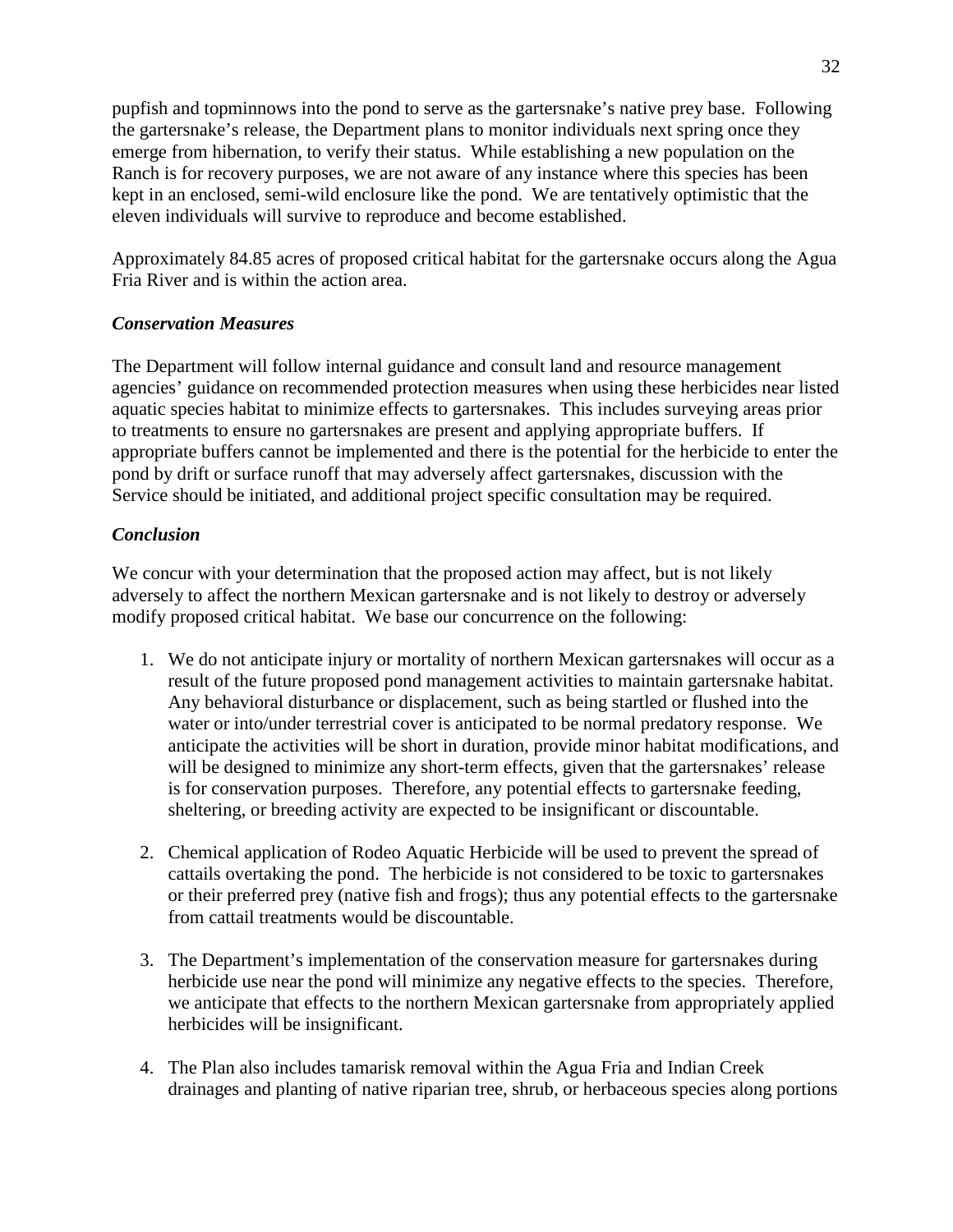of the Agua Fria River. These activities will have no effect to the gartersnake because no ground disturbing activities will occur that could injure, trap, or kill individual gartersnakes; and areas with tamarisk are considered to be unsuitable habitat due to lack of water, a prey base, and shoreline vegetation that provides for cover. Tamarisk removal would also occur within a very small area (approximately 1.025 acres) within 84.85 acres of proposed gartersnake critical habitat. Thus, the proposed removal is not expected to alter, directly or indirectly, stream flow, bankside vegetation, or the gartersnake prey species that are associated with the primary constituent elements of proposed critical habitat. We expect that there will be no effects to the PCEs of proposed critical habitat from future tamarisk removal.

#### **Western Yellow-billed Cuckoo**

The western Distinct Population Segment (DPS) of the yellow-billed cuckoo was listed as a threatened species on October 3, 2014 (79 FR 59991). Critical habitat was proposed on August 15, 2014 (79 FR 48548) and has not been finalized. Yellow-billed cuckoos have a long breeding season which runs from May  $15<sup>th</sup>$  through September  $30<sup>th</sup>$ . In Arizona, cuckoos start migrating through the State in mid-May, although there are some earlier records of migration. Along the Agua Fria River, cuckoos generally arrive in mid-June and typically nest from July through early August. Breeding peaks during the monsoon season when the presence of water and humidity, and large insect production are the greatest. By September cuckoos begin to migrate south (Hamilton and Hamilton 1965, Corman and Magill 2000, Corman 2005). However, nests and fledglings are still being found into September and adults have been observed feeding fledglings in late September at several Arizona sites.

Protocol level surveys within the Agua Fria National Monument for the yellow-billed cuckoo have been conducted annually since 2010 by Audubon Arizona, in partnership with Sonoran Audubon, BLM, Friends of Agua Fria National Monument, and the Department. Up to three estimated territories per year have been detected along the Agua Fria River downstream of the Ranch's boundary.

The Department conducted protocol surveys for the yellow-billed cuckoo on the Ranch four times each in 2014, 2015, 2016 and 2017. They covered portions of the Agua Fria River from the Bloody Basin Road crossing upstream to the Ranch's access road and the lowest portion of Indian Creek. No cuckoos were detected in 2014 or 2017. In 2015, one cuckoo was detected in each of the four required surveys. In 2016, one cuckoo was detected in three of the four required surveys. The detections were near the Bloody Basin Road crossing and downstream near the end of deeded land, approximately 0.4 miles from the cottonwood garden; and upstream between the Indian Creek confluence and the Ranch access road, immediately adjacent to the garden along the Agua Fria corridor. Sonoran Audubon surveys conducted in 2017 detected a cuckoo on the Ranch just upstream of the Bloody Basin Road crossing. They also detected a pair at the road crossing, but located on BLM land. Additional surveys that year along the Agua Fria River detected cuckoos less than a mile and further from the Ranch (Audubon 2017).

As of 2017, there is no evidence of cuckoos breeding on the Ranch. Yellow-billed cuckoos detected on the Ranch are believed to be from the upstream or downstream territories or transient birds. Data collected from surveys suggests that territories, and likely a nest, have been on BLM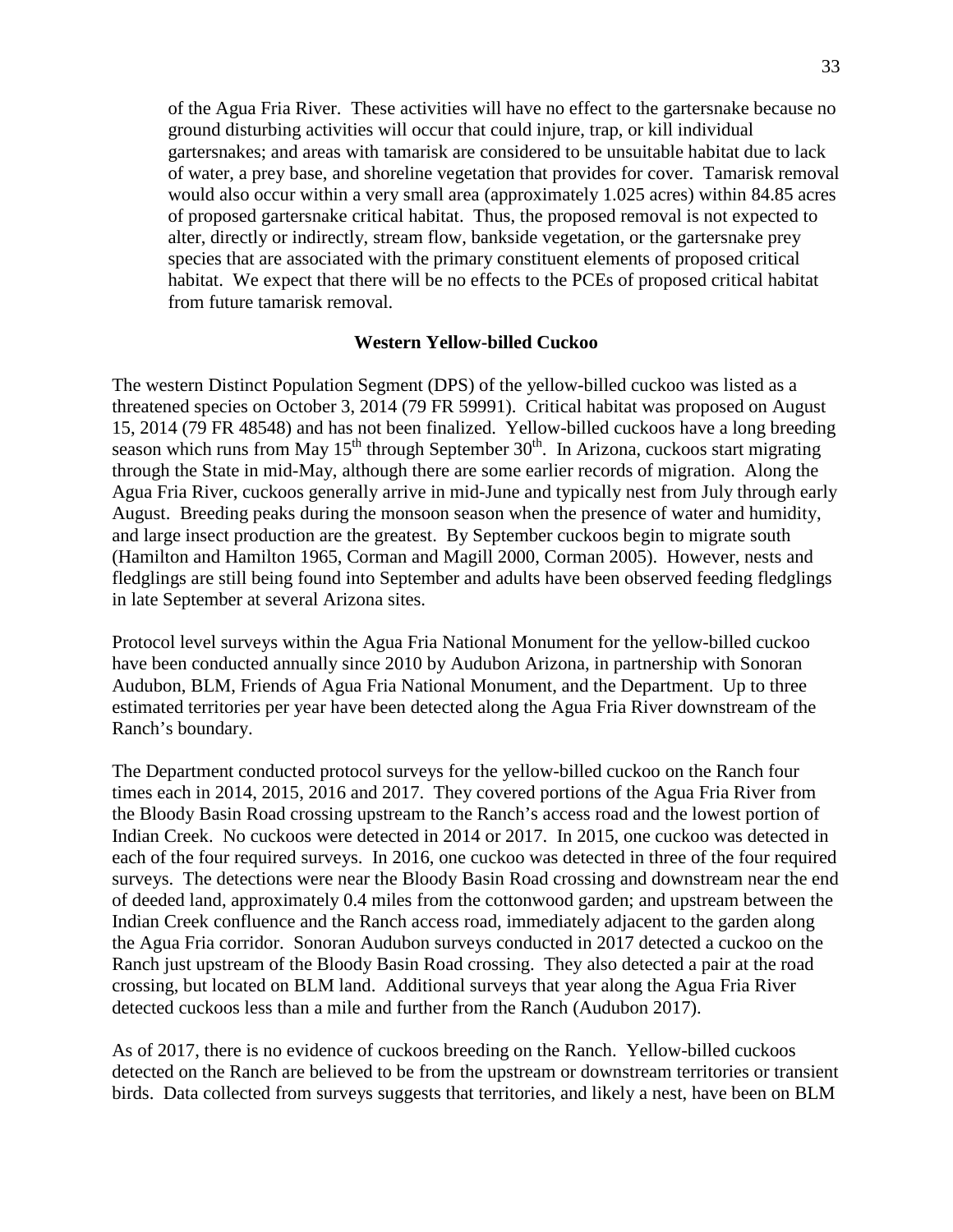land downstream of the Ranch along the Agua Fria River. Based on the Department's assessment, approximately 6.7 acres on the Ranch are currently suitable as nesting habitat. Approximately 65.47 acres of proposed critical habitat for the cuckoo occurs within the Ranch (e.g., action area).

As the cottonwood garden matures, cuckoos may begin to rely upon the trees for nesting, or nearby nesting cuckoos may rely upon the garden to forage. Since there is uncertainty on whether breeding cuckoos may depend (nesting/foraging) on the 3-acre garden and the specific methods, timing, and needs for future cottonwood tree management (removal, thinning, safety hazards, etc.), we have not analyzed the effects to breeding cuckoos from any future live/dead tree removal. These live/dead tree removal activities could adversely affect cuckoos depending on the location within the garden, extent of removal, and location of cuckoo nests, and are actions that we cannot adequately address at this time. Therefore, our analysis only considers the effect to nesting, foraging, and migrating cuckoo behavior from routine maintenance and researcher activities.

The Department is uncertain whether the entire cottonwood garden may need to be removed in the future due to management constraints or a change in management direction. Because of this uncertainty and the uncertainty of whether breeding cuckoos will nest within the garden or if nearby nesting cuckoos will rely upon the garden for foraging, removal of the garden is not part of the proposed action or our analysis. If the decision is made to remove the garden and the Department detects a cuckoo nesting in one of the cottonwood trees or relying upon the garden for food, reinitiation of consultation will be required.

If cuckoos are not detected in the cottonwood garden, all of the proposed activities for the cottonwood garden may be implemented without further consultation; these include cutting or removing live and/or dead trees or other native species for thinning purposes, removing hazardous dead trees, and removing the entire cottonwood garden.

If future funding permits, the Department may consider tamarisk (*Tamarix* spp.) removal within the Agua Fria and Indian Creek drainages, native plant re-vegetation through pole and/or pot plantings (i.e., cottonwood and willow), and implementation of practices to stabilize stream banks along areas with threatened infrastructure (Phase II). Our analysis only considers tamarisk removal using manual chainsaw cuts and stump treatments within a 1.25 acre area, as described in the Proposed Action. If the Department develops additional tamarisk removal methods or there is a change in targeted areas that may result in effects to the cuckoo that have not been considered, the Department will coordinate with the Service to determine if reinitiation will be required.

### *Conservation Measures*

- The Department commits to conducting cuckoo surveys throughout the Ranch that will help to identify whether future reinitiation of consultation is needed for cottonwood garden management and tamarisk removal.
- The cottonwood garden has been planted with a high density of trees. There will be a need to cut and remove live and/or dead cottonwood trees or other native species for the purpose of thinning to: improve stand health, plant other species, alter age class composition, and